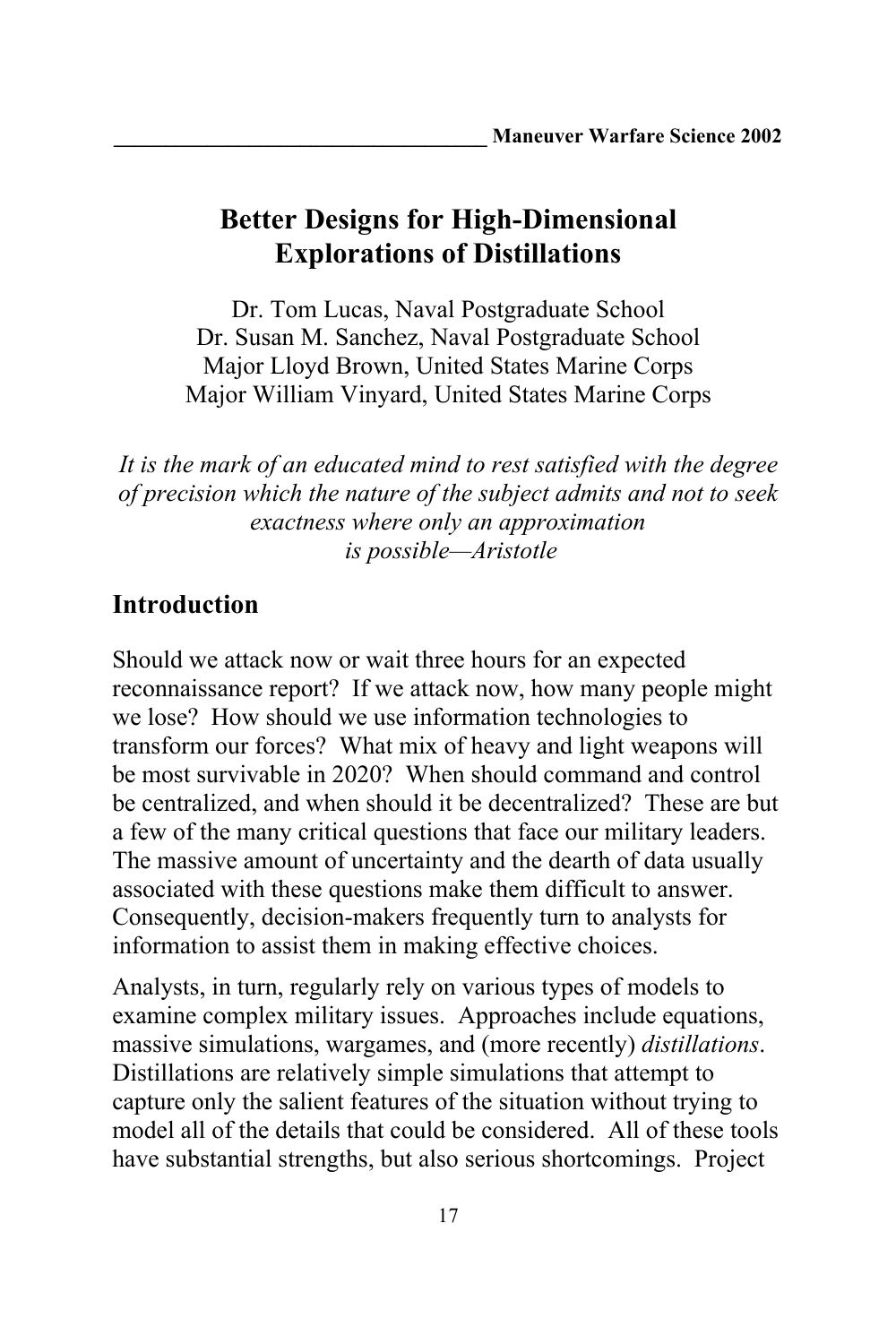| <b>Report Documentation Page</b>                                                                                                                                                                                                                                                                                                                                                                                                                                                                                                                                                                                                                                                                                                                                                                                                                                   |                                                                                                                                                                                     |                              |                               | Form Approved<br>OMB No. 0704-0188                 |                           |  |
|--------------------------------------------------------------------------------------------------------------------------------------------------------------------------------------------------------------------------------------------------------------------------------------------------------------------------------------------------------------------------------------------------------------------------------------------------------------------------------------------------------------------------------------------------------------------------------------------------------------------------------------------------------------------------------------------------------------------------------------------------------------------------------------------------------------------------------------------------------------------|-------------------------------------------------------------------------------------------------------------------------------------------------------------------------------------|------------------------------|-------------------------------|----------------------------------------------------|---------------------------|--|
| Public reporting burden for the collection of information is estimated to average 1 hour per response, including the time for reviewing instructions, searching existing data sources, gathering and<br>maintaining the data needed, and completing and reviewing the collection of information. Send comments regarding this burden estimate or any other aspect of this collection of information,<br>including suggestions for reducing this burden, to Washington Headquarters Services, Directorate for Information Operations and Reports, 1215 Jefferson Davis Highway, Suite 1204, Arlington<br>VA 22202-4302. Respondents should be aware that notwithstanding any other provision of law, no person shall be subject to a penalty for failing to comply with a collection of information if it<br>does not display a currently valid OMB control number. |                                                                                                                                                                                     |                              |                               |                                                    |                           |  |
| 1. REPORT DATE<br>2002                                                                                                                                                                                                                                                                                                                                                                                                                                                                                                                                                                                                                                                                                                                                                                                                                                             | 2. REPORT TYPE<br>N/A                                                                                                                                                               |                              |                               | <b>3. DATES COVERED</b>                            |                           |  |
| <b>4. TITLE AND SUBTITLE</b>                                                                                                                                                                                                                                                                                                                                                                                                                                                                                                                                                                                                                                                                                                                                                                                                                                       |                                                                                                                                                                                     |                              |                               | 5a. CONTRACT NUMBER                                |                           |  |
| <b>Better Designs for High-Dimensional Explorations of Distillations</b>                                                                                                                                                                                                                                                                                                                                                                                                                                                                                                                                                                                                                                                                                                                                                                                           |                                                                                                                                                                                     |                              |                               | <b>5b. GRANT NUMBER</b>                            |                           |  |
|                                                                                                                                                                                                                                                                                                                                                                                                                                                                                                                                                                                                                                                                                                                                                                                                                                                                    |                                                                                                                                                                                     |                              |                               | 5c. PROGRAM ELEMENT NUMBER                         |                           |  |
| 6. AUTHOR(S)                                                                                                                                                                                                                                                                                                                                                                                                                                                                                                                                                                                                                                                                                                                                                                                                                                                       |                                                                                                                                                                                     |                              |                               | <b>5d. PROJECT NUMBER</b>                          |                           |  |
|                                                                                                                                                                                                                                                                                                                                                                                                                                                                                                                                                                                                                                                                                                                                                                                                                                                                    |                                                                                                                                                                                     |                              |                               | <b>5e. TASK NUMBER</b>                             |                           |  |
|                                                                                                                                                                                                                                                                                                                                                                                                                                                                                                                                                                                                                                                                                                                                                                                                                                                                    |                                                                                                                                                                                     |                              |                               | 5f. WORK UNIT NUMBER                               |                           |  |
| 7. PERFORMING ORGANIZATION NAME(S) AND ADDRESS(ES)<br><b>Naval Postgraduate School Department of Operations Research</b><br>Monterey, CA 93943                                                                                                                                                                                                                                                                                                                                                                                                                                                                                                                                                                                                                                                                                                                     |                                                                                                                                                                                     |                              |                               | 8. PERFORMING ORGANIZATION<br><b>REPORT NUMBER</b> |                           |  |
| 9. SPONSORING/MONITORING AGENCY NAME(S) AND ADDRESS(ES)                                                                                                                                                                                                                                                                                                                                                                                                                                                                                                                                                                                                                                                                                                                                                                                                            |                                                                                                                                                                                     |                              |                               | 10. SPONSOR/MONITOR'S ACRONYM(S)                   |                           |  |
|                                                                                                                                                                                                                                                                                                                                                                                                                                                                                                                                                                                                                                                                                                                                                                                                                                                                    |                                                                                                                                                                                     |                              |                               | 11. SPONSOR/MONITOR'S REPORT<br>NUMBER(S)          |                           |  |
| 12. DISTRIBUTION/AVAILABILITY STATEMENT<br>Approved for public release, distribution unlimited                                                                                                                                                                                                                                                                                                                                                                                                                                                                                                                                                                                                                                                                                                                                                                     |                                                                                                                                                                                     |                              |                               |                                                    |                           |  |
| <b>13. SUPPLEMENTARY NOTES</b>                                                                                                                                                                                                                                                                                                                                                                                                                                                                                                                                                                                                                                                                                                                                                                                                                                     | <b>Maneuver Warfare Science 2002, Marine Corps Combat Development Command, Defense Automated</b><br>Printing Service, 2002, pp. 17-46, The original document contains color images. |                              |                               |                                                    |                           |  |
| 14. ABSTRACT                                                                                                                                                                                                                                                                                                                                                                                                                                                                                                                                                                                                                                                                                                                                                                                                                                                       |                                                                                                                                                                                     |                              |                               |                                                    |                           |  |
| <b>15. SUBJECT TERMS</b>                                                                                                                                                                                                                                                                                                                                                                                                                                                                                                                                                                                                                                                                                                                                                                                                                                           |                                                                                                                                                                                     |                              |                               |                                                    |                           |  |
| <b>16. SECURITY CLASSIFICATION OF:</b>                                                                                                                                                                                                                                                                                                                                                                                                                                                                                                                                                                                                                                                                                                                                                                                                                             | 17. LIMITATION OF                                                                                                                                                                   | 18. NUMBER                   | 19a. NAME OF                  |                                                    |                           |  |
| a. REPORT<br>unclassified                                                                                                                                                                                                                                                                                                                                                                                                                                                                                                                                                                                                                                                                                                                                                                                                                                          | b. ABSTRACT<br>unclassified                                                                                                                                                         | c. THIS PAGE<br>unclassified | <b>ABSTRACT</b><br><b>SAR</b> | OF PAGES<br>29                                     | <b>RESPONSIBLE PERSON</b> |  |

| Standard Form 298 (Rev. 8-98) |
|-------------------------------|
| Prescribed by ANSI Std Z39-18 |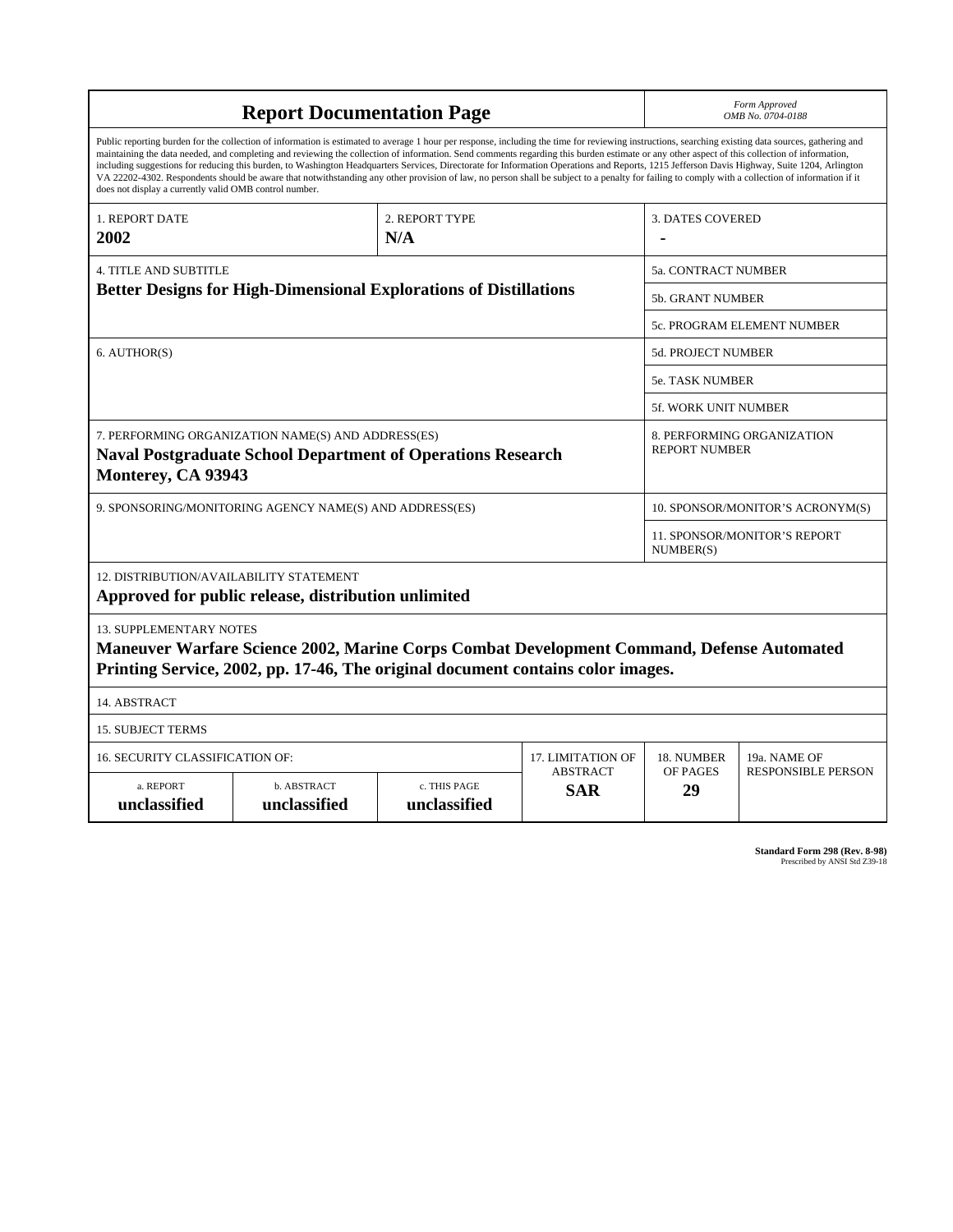Albert focuses on *Operational Synthesis*—that is, the process of combining the information gleaned from a family of diverse analytical tools to provide the most compelling analyses [1]. Much of Project Albert's efforts have involved the building of distillations, along with data farming and visualization environments in which they can be explored. Our focus is on how best to broadly search distillations—varying many more factors simultaneously than in previous approaches—in order to obtain useful information.

This paper discusses some of the challenges of gleaning information from high-dimensional models—with an emphasis on distillations of warfare. We introduce an expert-driven framework that automatically looks across a breadth of factors and adaptively focuses on the significant effects and interactions. We describe a variety of designs that may be incorporated into our overall framework, empirically characterize aspects of their performance on known response surfaces, and illustrate the potential utility via explorations on two distillations. The first exploration examines the relationship in Irreducible Semi-Autonomous Adaptive Combat (ISAAC) between squad-level intangibles and the squad's ability to reach an extraction point, while the second searches the Dewar model for non-linearities and remedies to the resultant nonmonotonicities.

## **Getting Useful Information From Simulations Of Warfare**

*All models are wrong, but some are useful—George Box [2]*

With modern computers, it is feasible to run millions of computational experiments on distillations. Before deciding which cases to run, however, we have to think about what types of information we are trying to extract from our models. In their classic paper, "Design and Analysis of Computer Experiments," Sacks et al. [3] wrote that the three primary objectives of computer experiments are: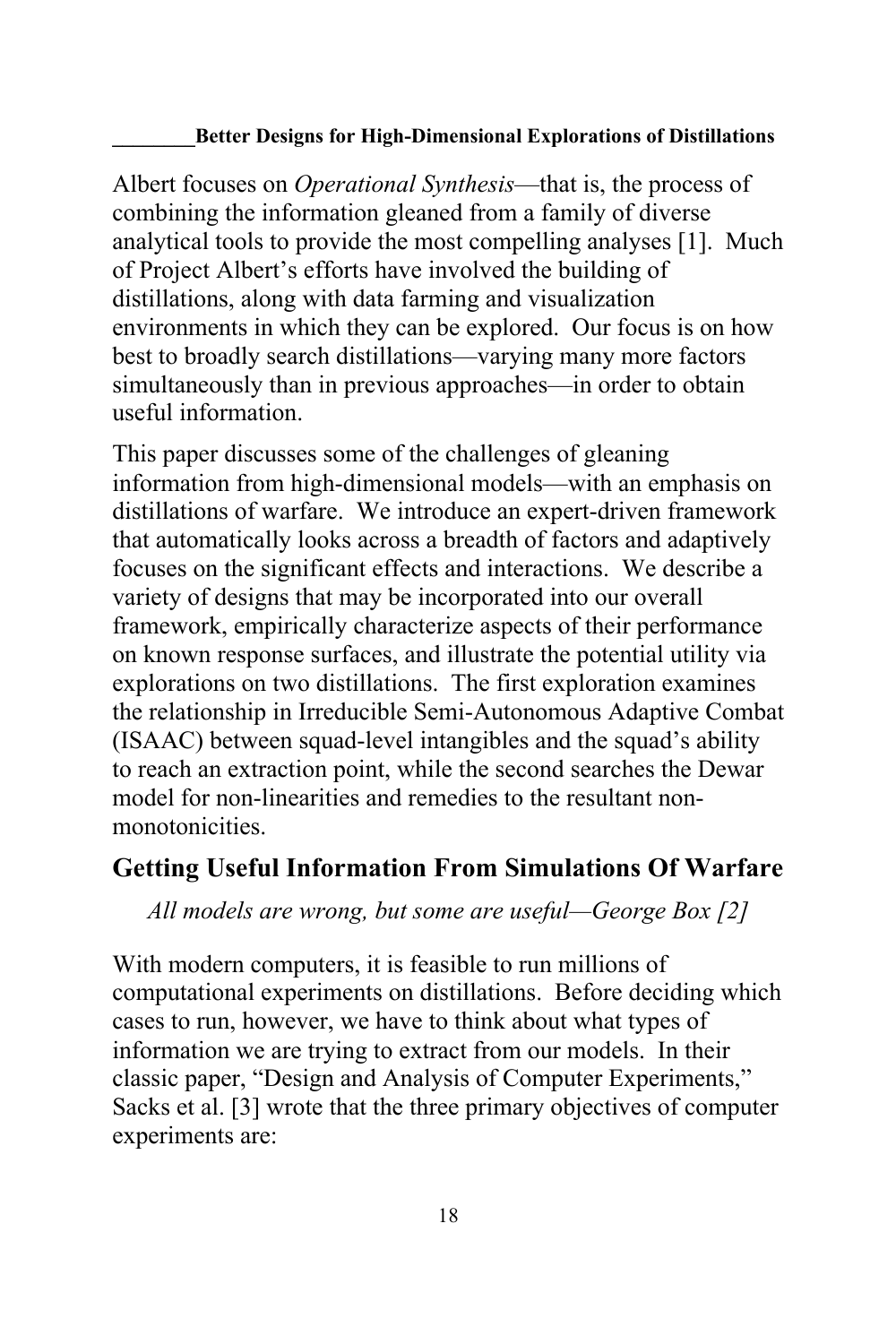- (i) *Predicting* the response at untried inputs,
- (ii) *Optimizing* a function of the input factors, or
- (iii) *Tuning [or calibrating]* the computer code to physical data.

While this may be true in many fields, how well do these three primary objectives for computer experiments apply to models of combat?

According to the dictionary [4], to predict means to "declare in advance." We can certainly run models, get numbers, and make predictions about potential future events. However, in order for our predictions to be scientifically better than those of an astrologer (who would be much faster and cheaper), we must be able to provide a credible warranty on the accuracy of our predictions. That is, we should be able to scientifically show why the decision-maker should believe our predictions over those of an astrologer. Unfortunately, this is not always easy to do with models of combat. To begin with, the data we need in order to assess the accuracy of our predictions are lacking. Furthermore, many of the factors that can be decisive in combat (e.g., morale) are difficult to know in advance—as witnessed by the consensus predictions of many thousands of allied casualties and weeks of ground conflict that were made just prior to Desert Storm.

Military analysts often strive to optimize or improve performance. For example, we might want to find the equipment, doctrine, and/or organizational structures that minimize either the expected number of casualties or the expected time to complete a mission. Using a particular model and scenario—once a set of inputs that describe the threat, time, and place of a potential battle have been specified—we may be able to find model settings that optimize some particular performance measure. Of course, since the veracity of the simulation may be uncertain, any optimum must be viewed with skepticism. Moreover, the optimum is likely based on assumptions regarding a particular opponent and scenario: future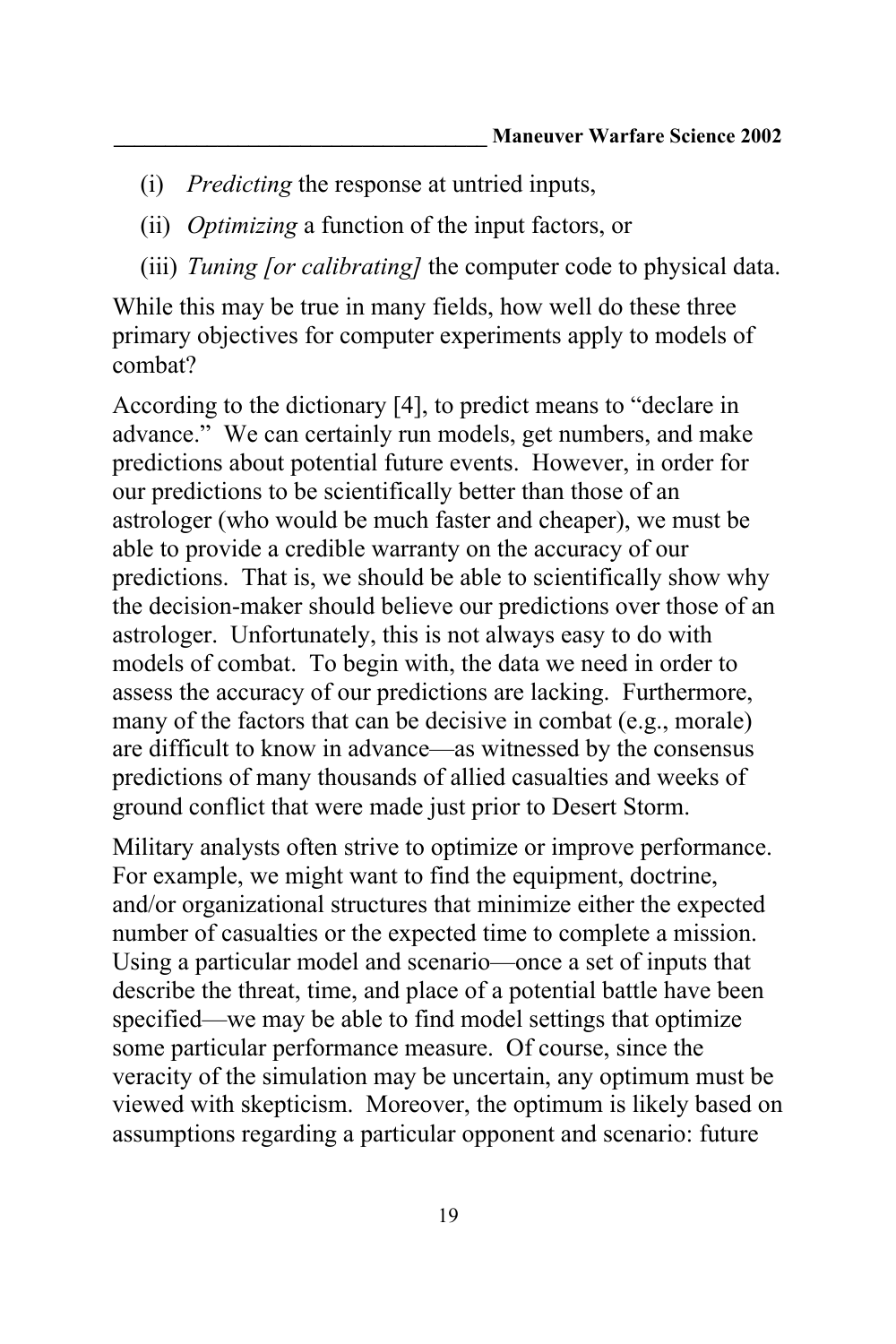alliances; how well the various combatants fight; what equipment they use; the reliability and effectiveness of their equipment; when and where the battle takes place; the weather; etc. This means that the so-called optimum (if it can be found) is almost certainly conditioned on many uncertain factors, while the likelihood of them all occurring is negligible. Thus, in military analyses, we are often more interested in robust solutions than in optimal ones. That is, we want equipment and tactics, for example, which work well across a broad range of plausible scenarios and conditions.

The last major objective of computer experiments identified above is calibration. Calibrating our models as data become available can be a laudable goal. However, the dearth of such data, particularly at the force-on-force level, makes quantifying intangibles such as morale, trust and leadership problematic. Moreover, calibration is a means to make our models better, not an analysis end in and of itself. At times, adding more detail to a model makes it more cumbersome and brittle, hence less likely to provide useful information in a timely manner.

Given these limitations, we cannot credibly predict, optimize, or calibrate performance for numerous military applications. How, then, should we be using these models? Major General Jasper Welch's [5] guidance is: "A model is useful if a better decision is made with the information it adds." Captain Wayne Hughes [6] states that two "primary benefits of model-based studies are to (1) help explore the issues in a structured way and organize a debate, and (2) uncover new insights and reveal surprising characteristics." Following this advice, we want our designs to help us structure and organize debates, efficiently uncover new insights, and effectively communicate our findings to decision-makers. That is, we are trying to help people think through complicated issues by illuminating the consequences of various assumptions, reinforcing or challenging intuition, and illustrating alternatives that they might otherwise not have considered. Thus, rather than optimize or predict, we seek to: (1) identify significant factors and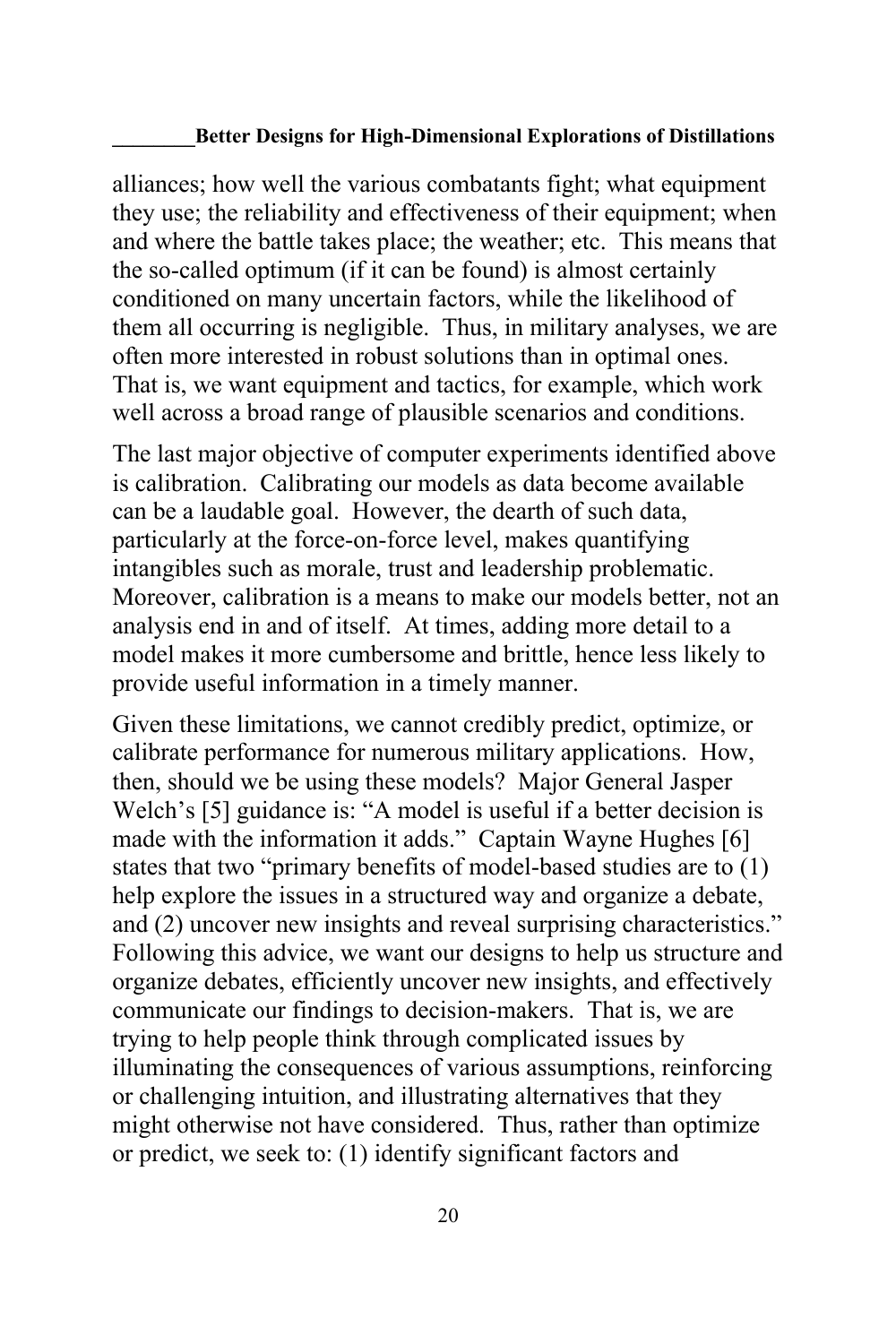interactions, and (2) find regions, ranges, and thresholds where interesting things happen.

# **Our Solution**

## *The purpose of computing is insight, not numbers—Hamming [7]*

The goals just stated proscribe the development of an efficient experimental tool kit and set of search strategies for exploring distillations. This is challenging because the number of runs required to comprehensively explore even the simplest distillation can be unmanageable. This is well illustrated by General Welch's [8] statement that " $10^{30}$  is forever." In other words, to fully evaluate all of the combinations of a model containing 100 factors, each with only two settings,  $2^{100}$  [  $10^{30}$ ] runs of the model are necessary. Using a computer that can evaluate a model run in a nanosecond, an analyst who started making runs at the (then estimated) dawn of the universe would just be finishing his runs—hence it would have taken him forever to explore the model. Unfortunately, most of our models have more than 100 factors, many of which are continuous or can take on a large number of discrete values. Analysis is further complicated by the uncertainty corresponding to many (if not most) of the factors. Therefore, even with super computers and "simple" models, we typically cannot use brute force searches on more than about five to ten factors. Moore's Law suggests that we will be able to extend this only by about two factors (through an increase of two orders of magnitude in processing power) each decade. Thus, if we want computational experiments that look broadly across these models, we need better designs.

How do we select the best set of experiments from the vast ensemble of possibilities? The extensive body of literature on designing experiments indicates that many of the existing experimental designs have their roots in agriculture and laboratory experiments. That is, they were developed for situations with a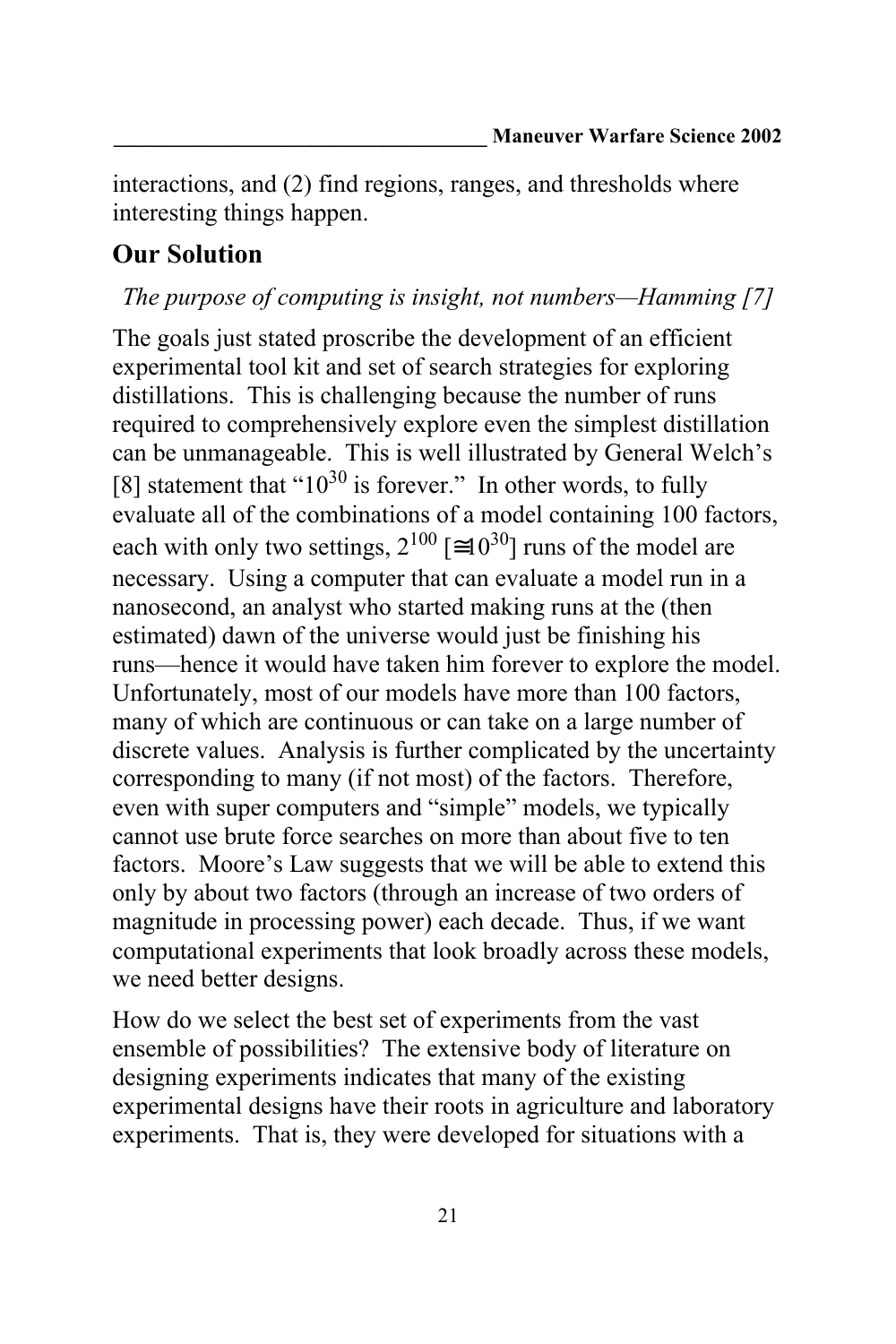relatively small number of experimental units (e.g., plots of land, patients, widgets) on which experiments could be conducted. Consequently, there are not many readily available tools for highdimensional explorations where we can take millions of runs—as is frequently the case with computational experiments. Furthermore, most of the existing designs also assume many of the following: linear effects, sparse effects, negligible higher order interactions, homogeneous Gaussian error, and a univariate response. Experience suggests that these are risky assumptions to make with models of combat.

Our approach to building search strategies is driven by the following principles:

- The design must leverage human expertise. In many cases, substantial knowledge exists, and can be harvested, about both the subject area and the model. We want to use this knowledge, but not be bound by it.
- Most searches should utilize multi-resolution designs. That is, we need different levels of information from different factors (or combinations of factors) in the model—and our designs should reflect this. Moreover, how factors affect the model's response will almost certainly be highly variable.
- The design should be sequential and adaptive. As we gain information about the model's surface, we want our search to automatically adjust the sampling scheme to focus on the regions and/or factors that seem more interesting. Furthermore, in defense analysis, we may not know *a priori* when the analysis will be due, or the original due date may change abruptly. Thus, we want designs that can provide useful information even if they cannot be run to completion.

The appropriate design depends on both the type of information needed and the nature of the model's response surfaces (or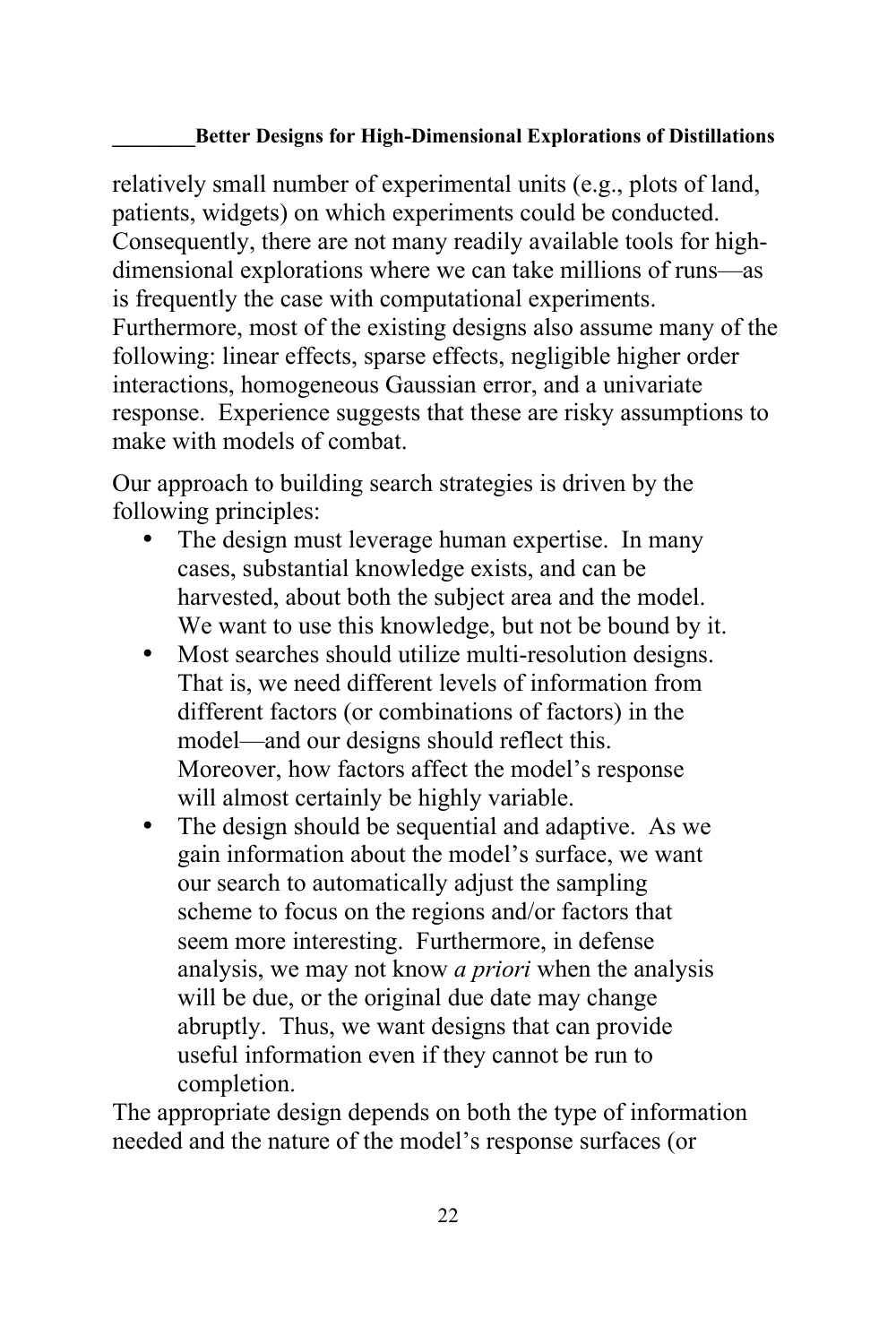landscapes). In general, for exploring distillations, we want designs that can look at a large number of factors, isolate interactions, identify non-linearities, and find thresholds where responses change dramatically. To accomplish this, we are devising strategies that combine some well-known designs with some newer ones. In particular, we are looking at search strategies that use adaptive mixtures of full-factorial (or grid), fractionalfactorial, group screening, random perturbations, Latin hypercube (and some variants), and frequency-based designs. The following list briefly summarizes situations in which the various component designs are appropriate.

**Full-Factorial**: These gridded designs are particularly useful for looking at a modest number of factors at not too many levels. They can be good at finding higher-order nonlinearities and interactions. They also provide data in a format that can be used by many visualization tools [9]. Factorial designs can have coarse grids or fine grids, depending on the numbers of levels for the factors.

**Fractional Factorial**: These designs are efficient ways of examining more factors than with full-factorial designs. The cost is that we are unable to estimate some or all higherorder interactions.

**Latin Hypercube**: These excellent space-filling designs are an efficient means to simultaneously look at many factors (20 or more) when we are concerned about possible extreme non-linearity.

**Frequency-based Designs**: These designs allow us to oscillate the levels of multiple factors across runs. They may be especially useful when we may not know the stopping time of the experiments *a priori*. The resolution for each factor depends on its unique oscillation frequency. **Random Perturbations**: These low-resolution designs are an efficient means of determining the relative sensitivity of the surface to a large number of factors without directly assessing individual factor effects.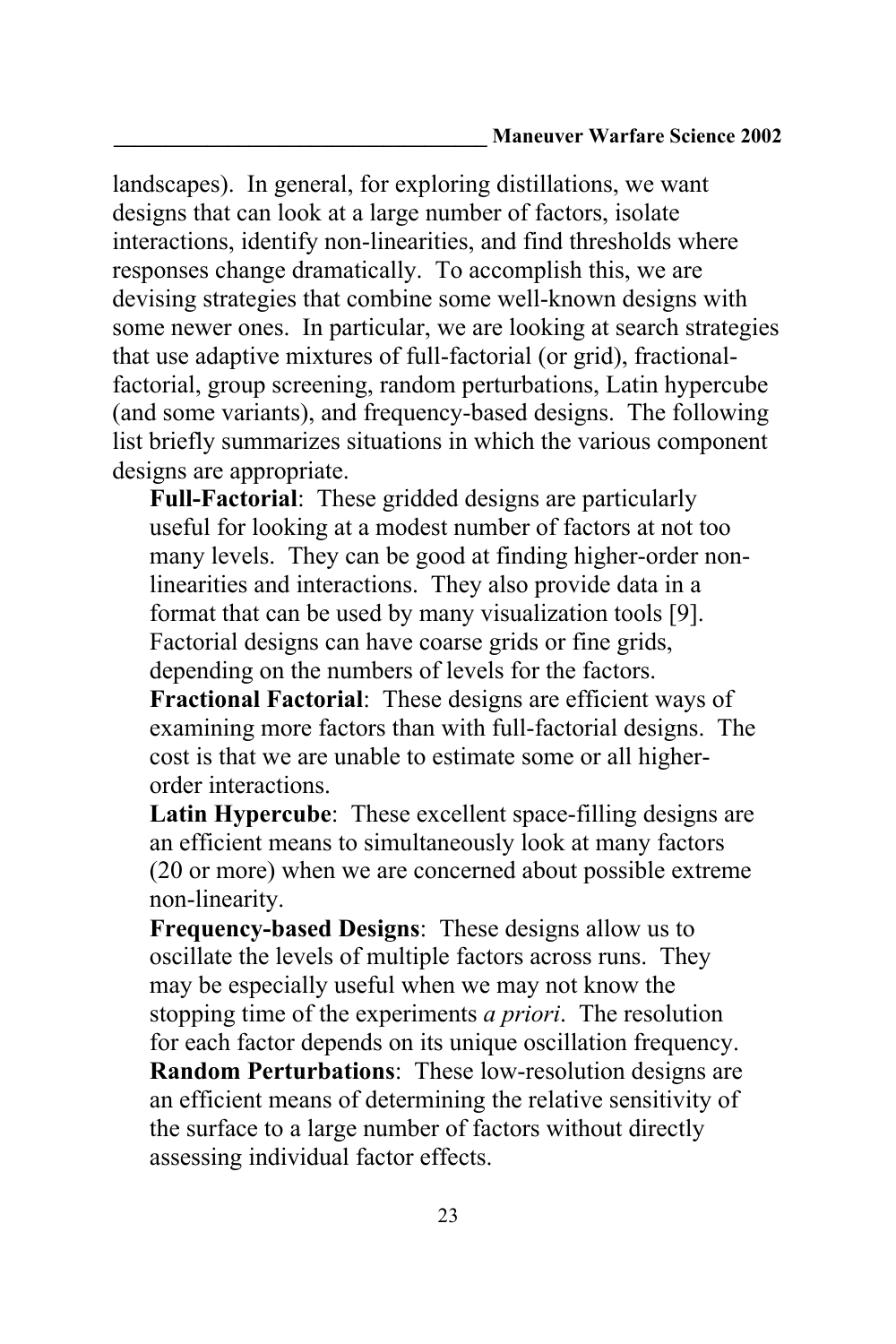**Group Screening**: These low-resolution designs are an excellent means of screening a large number of factors (even a hundred or more) when we anticipate that only a few may be significant. These designs can also be imbedded within the other designs, dramatically increasing the number of factors that can be explored within one phase of experimentation.

Figure 1 illustrates the capability we are building towards. For the purposes of this paper, we consider only the distillation portion of the broader Operational Synthesis structure. Here, senior and military decision-makers work with analysts to frame questions and state hypotheses about which they would like to obtain information. Where appropriate, distillation models and scenarios are selected for investigation; potential factors and preliminary levels over which they will be varied are also identified. Expert judgment is used to partition these factors into classes based on the type of information we wish to extract from them and *a priori* beliefs about how they will affect model outcomes. This subject matter and model expertise is typically easy to elicit. The partitioning is done within the constraints imposed by processing limitations, which usually prohibit a brute-force, high-resolution design for all factors. Based on this partitioning, a series of computational experiments are run using a combination of the designs, and variants thereof.

Of course, anyone who has worked with models of warfare knows that they are constantly finding unexpected results. Thus, as we learn about the model from our initial experiments, the additional information that we want to extract from the various factors may change. In particular, some factors may be more interesting than initially anticipated. Our framework accommodates this by moving them into classes that are sampled more extensively.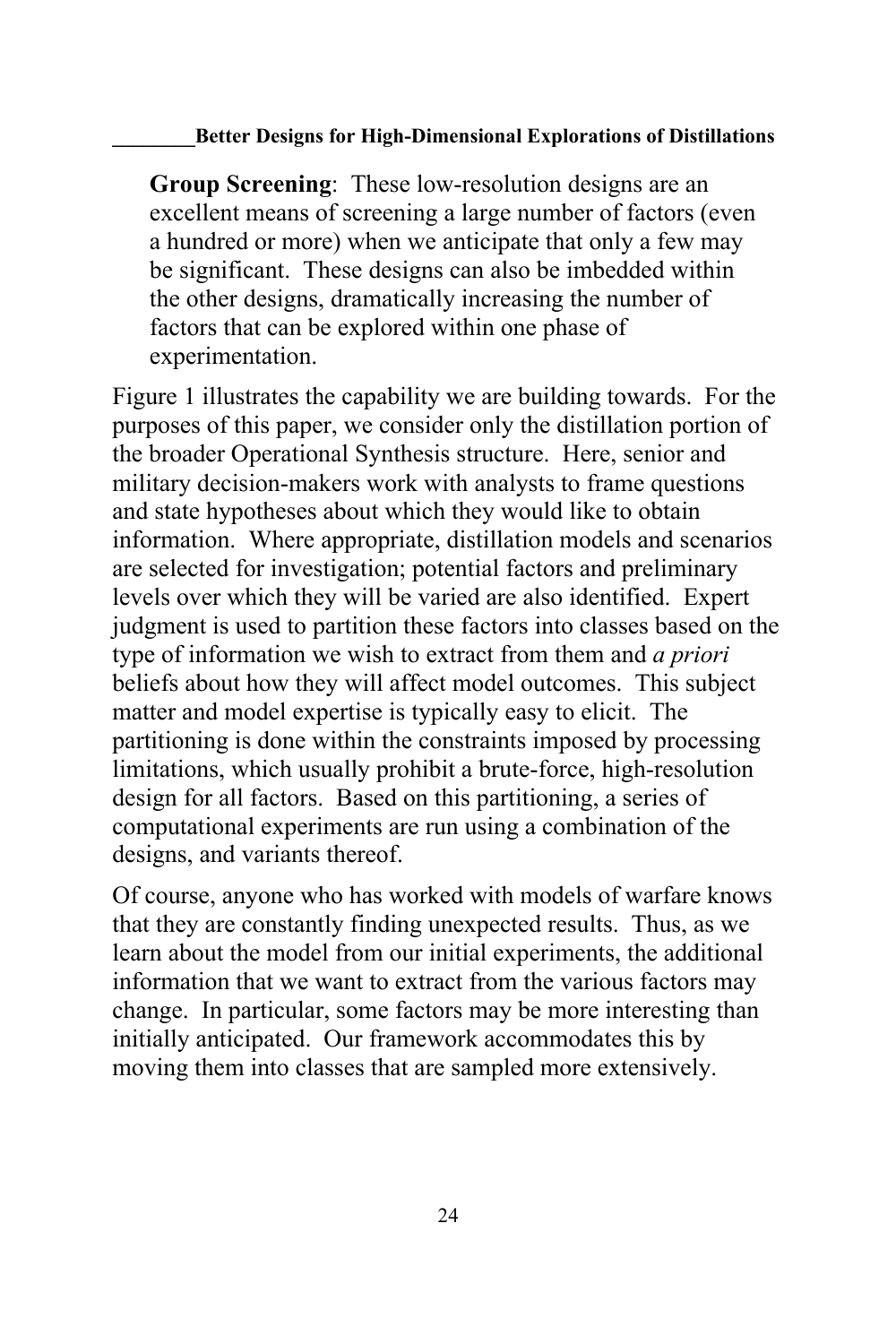

**Figure 1: Our envisioned process uses combinations of statistical designs to help provide insights into military questions.**

Conversely, other factors that we thought might be important will not have a significant effect on the response. Consequently, we will move these factors into lower resolution classes. This process continues until enough information is available or the time runs out. In the end, we can estimate effects and interactions, identify extreme points, and find thresholds. More importantly, however, is that from within the incomprehensively vast high-dimensional model space, we identify interesting sub-regions for humans to investigate further, likely with visualization tools that are particularly effective in not too many dimensions [9]. For example, from among scores of factors, we might identify the half dozen or so that have the greatest impact on responses. The analyst and decision-maker can then explore them in detail with visualization tools.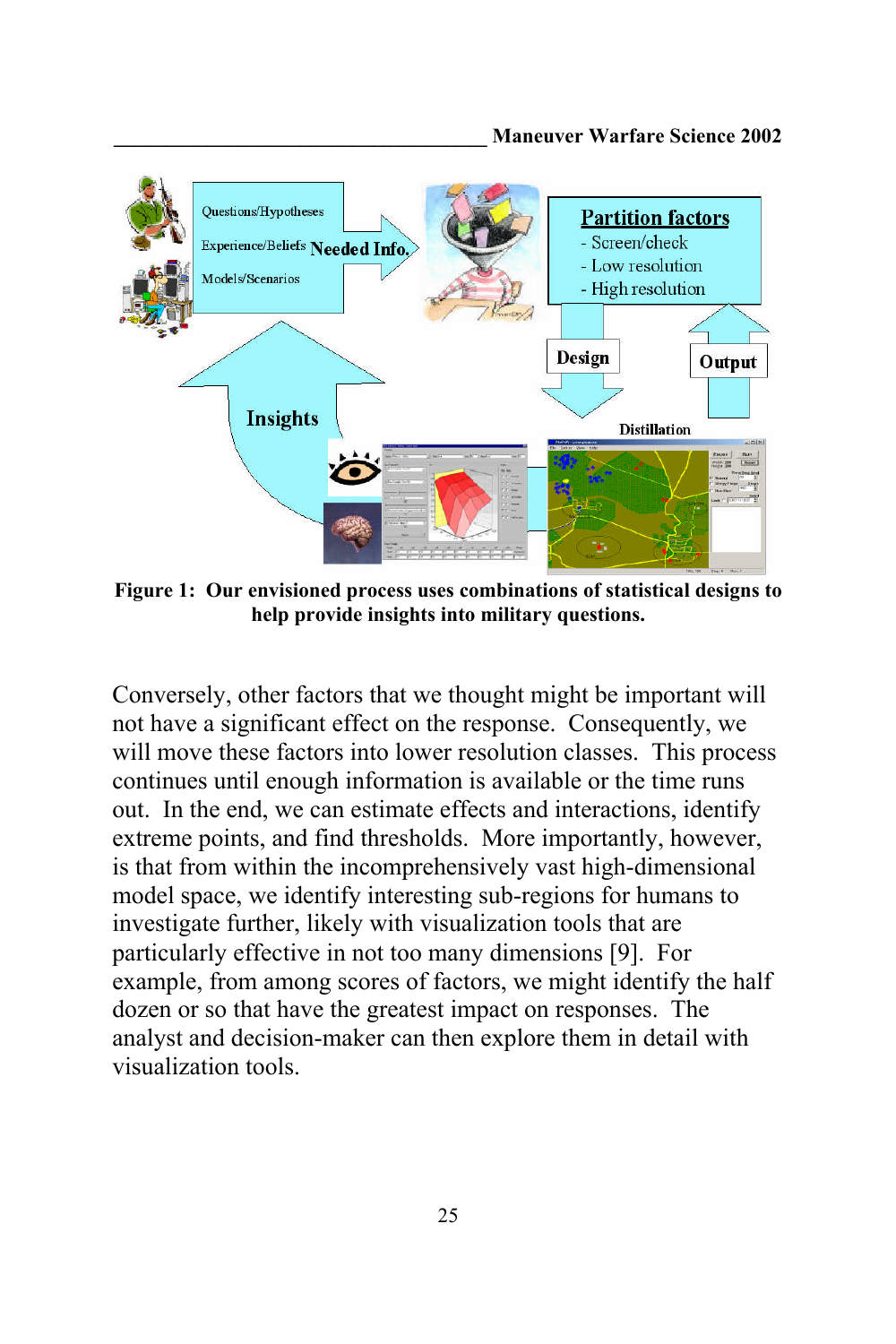### **A Tool To Sow The Seeds For Successful Data Farming**

*"Data! Data! Data!" he cried impatiently. "I can't make bricks without clay."—Sherlock Holmes*

A version of this search tool readily usable by Project Albert and other model explorers is still under development. While we have a general framework, considerable work must be done on what search designs work best, and when, with the various distillations. Those findings will then need to be implemented in a form readily accessible to analysts and decision-makers. Towards that end, we are empirically studying the effectiveness of the various designs along two axes. First, we are assessing the designs' ability to detect effects on known response surfaces. When we generate the surface, we know the underlying truth; thus, we can determine not only what our explorations find, but also what they miss. We are doing this on surfaces with features that we expect to find in distillations—that is, high-dimensional surfaces with many factors, nonlinear responses, rich or sparse effects, significant high-order interactions, and complex error structures. Second, we are studying the effectiveness of portions of the designs on prototype distillations.

In this section, we illustrate the type of experiments we are running on known surfaces and summarize our preliminary findings. We defer our findings on the explorations of distillations until the following section.

One approach that plays an important role in our developing framework is the class of Latin Hypercube (LH) designs. McKay et al. [10] developed these constrained, random designs specifically for computational experiments. The basic LH design works as follows. Suppose that we have *k* continuous input factors  $X_i$  that we want to search with *n* samples (or input combinations). For each of the *k* factors, a probability density function *fi* is chosen, and the range of the factor is divided into *n* equal probability segments. Within each of the probability segments, an input point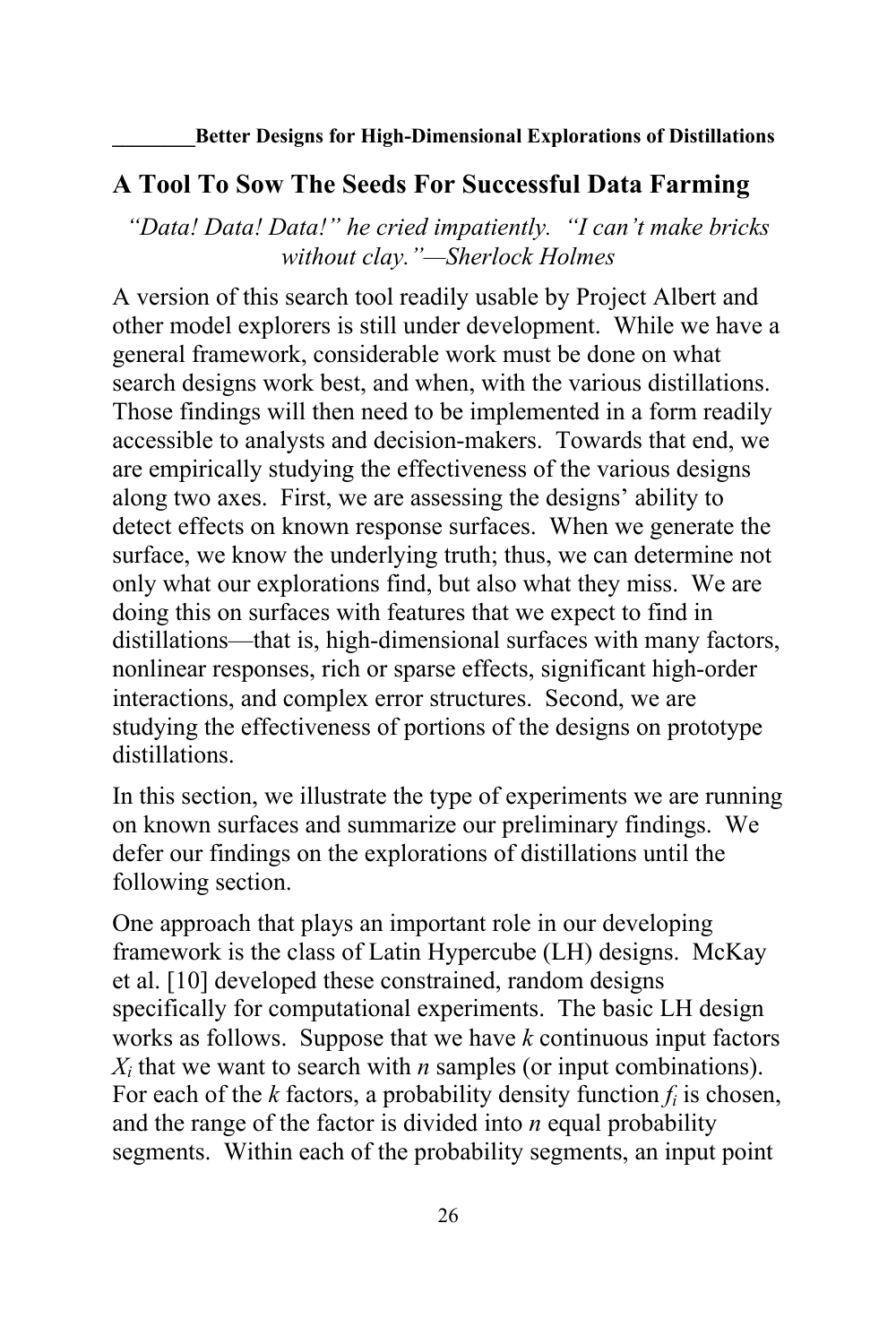is selected—we usually select the median. For each of the *n* input combinations, for every factor, *Xi*, independent of the other factors, an input point is selected by random sampling without replacement. This ensures that the entire range of the factor is explored proportional to the weight we assign to it. For our explorations, we usually use Uniform *fi*. A Uniform distribution has the greatest entropy of all distributions whose range is restricted to a finite interval. A Uniform distribution also minimizes the largest gap between each factor's input values. Thus, it is good at catching sharp spikes in a surface.

How can we best utilize LH designs in our searches? For example, how many samples are needed to detect various effects? To answer these questions, we are running LH experiments and cataloguing the results on a variety of known surfaces. That is, the underlying truth is known, though random error is added to our simulated responses. Thus, we can evaluate how often the design correctly (or incorrectly) identifies the significant effects and interactions. Figure 2 displays an illustrative example of one such experiment. Here, the underlying surface is  $E[Y_i] = 20 + 2x_1 +$  $3x_1^2 + x_2 + .5x_3 - 3x_4^2 + x_8x_9 - x_1x_2$ , with the inputs' domains all being in the interval  $[-1.0, 1.0]$ . However, the responses are corrupted by random Gaussian error (with mean zero and standard deviation one). We want to find the probability that an LH design will detect each of seven different effects and interactions in a nine-dimensional space as a function of the sample size (*n*).

In these experiments, quadratic regression is used, and factors with p-values of less than .05 are counted as detections. We can see that, in this particular situation, we need about 60 samples to have any chance at all of detecting any of the effects.

From this, we can infer that for nonlinear surfaces with interactions, using quadratic regression to identify effects, LH designs should have more samples than the combined number of possible linear, quadratic, and interaction effects. After exceeding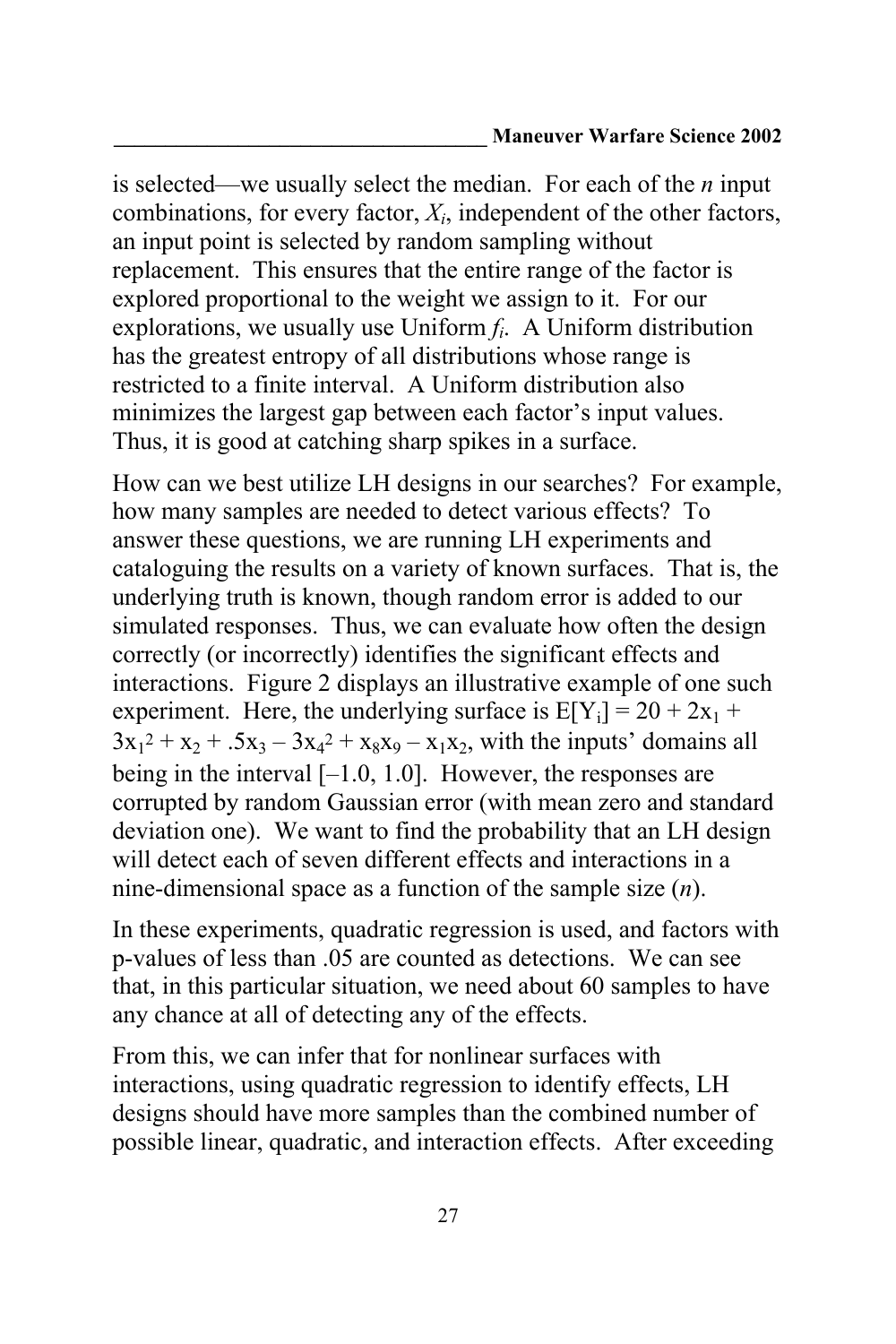this threshold, strong effects are easily identified with a few more samples. For weaker effects, the probability of detection increases steadily with the sample size. With a large number of samples, even small effects can be found with high probability.



**Figure 2: The probability that linear, quadratic, and interaction effects are detected as a function of the number of Latin Hypercube samples. The factors in the legend are ordered (top to bottom) as they appear in the equation.**

While the goodness of a design must be judged by what it tells us about the model's surface, we can also assess the general quality of a design without regard to a particular surface. That is, we expect designs that are orthogonal and have good space-filling properties to work well on a variety of diverse surfaces. For LH designs, Figure 3 displays the average maximum correlation between any two input factors as a function of the dimension of the space (number of factors) and the sample size. Smaller correlations enhance our ability to fit meta-models to the data. Given a limit on the average maximum correlation that we are willing to accept, we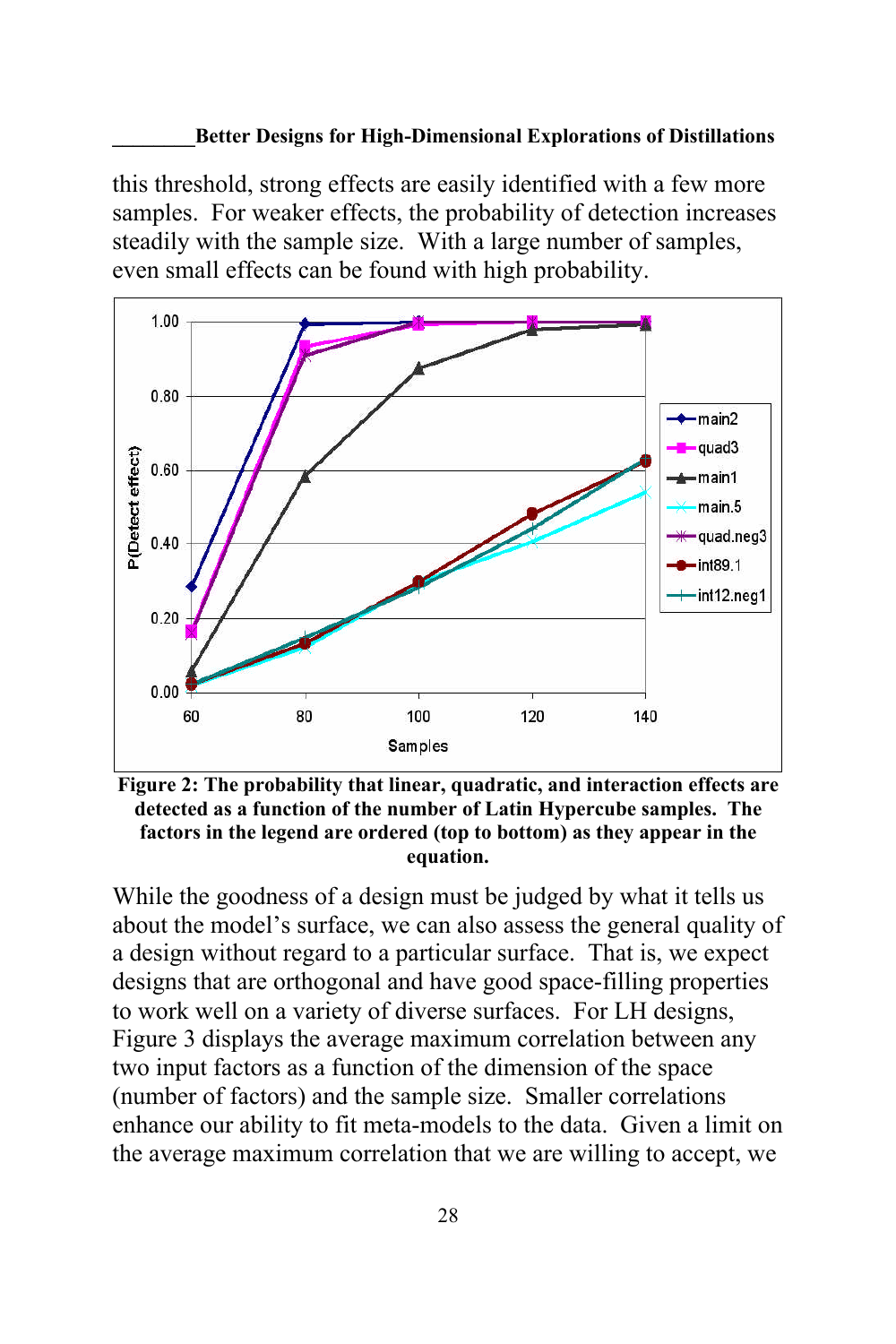can determine how many samples are required for a given number of factors—or, conversely, how many factors we can explore for a given number of samples. Note that when we can take thousands of LH samples, the correlations between input factors using LH designs are very small even in high-dimensional spaces.



**Figure 3: The mean of the maximum pairwise correlation between any two factors for Latin Hypercube designs, as a function of the number of factors and samples. Each point on the graph is the result of 200 Monte Carlo replications.**

We are also examining designs that set factor levels and evaluate the responses in the frequency domain. As before, suppose that we have *k* continuous factors with associated (finite) ranges. If we view the runs as an indexed set  $(t=1,2,...)$ , then we can assign a unique driving frequency  $\omega_i$  to each factor  $X_i$ . The value of  $X_i$ oscillates between its low and high levels according to  $X_{i,t}$  = midpoint<sub>i</sub> + (half-range<sub>i</sub>)(cos(2 *t*<sub>0i</sub>)). Figure 4 depicts this graphically for an experiment involving three factors, where all have been scaled so that the low and high levels correspond to  $-1$ and +1, respectively.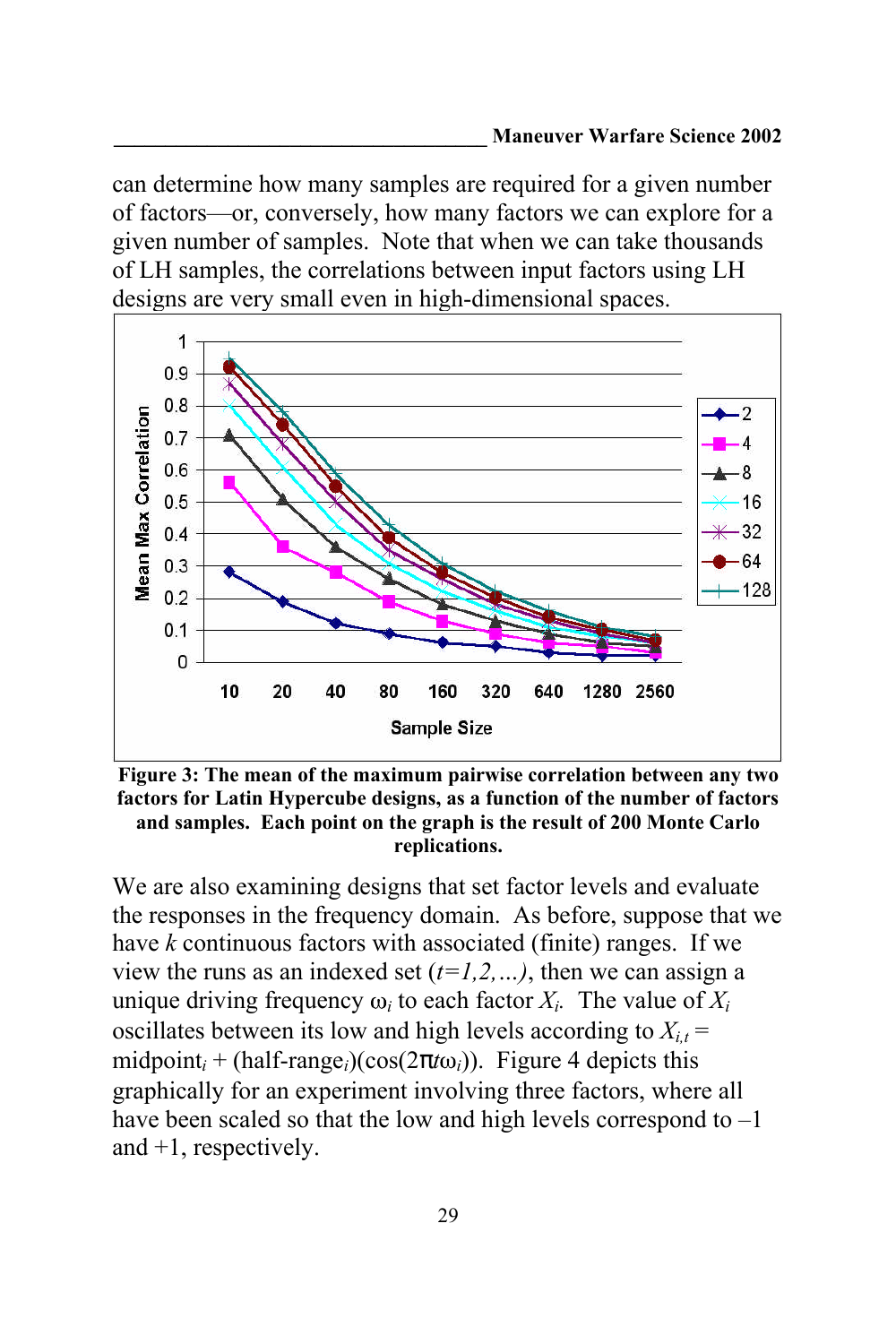

**\_\_\_\_\_\_\_\_Better Designs for High-Dimensional Explorations of Distillations**

**Figure 4: Choice of levels for a frequency-based experiment involving three factors.**

Once the sequence of experiments is complete, the variability in the performance measure is decomposed into its spectral components. Important main effects appear as spikes in the spectrum at the corresponding driving frequencies, while important quadratic, interaction, and cubic effects will result in spikes at predictable indicator frequencies. For fixed *k*, the driving frequencies can be chosen to allow complete estimation of all second-order or third-order terms and interactions [11].

We now describe one set of frequency-based experiments involving a third-order response surface. There are a total of 285 potential effects (including main, quadratic, cubic, and interactions). We fix the total sample size at two complete cycles of the lowest frequency—i.e., 8192 observations. We then examine the probability of detecting an effect (p-value  $\le$  .05) for the following model:  $E[Y] = 2x_1 + x_2 + .5x_3 + x_1^2 + x_4^2 + x_1x_2 + ...$  $x_2x_6 + x_1^3 + x_5^3 + x_1^2x_2 + x_6^2x_7 + x_1x_2x_3 + x_8x_9x_{10}$ . The response is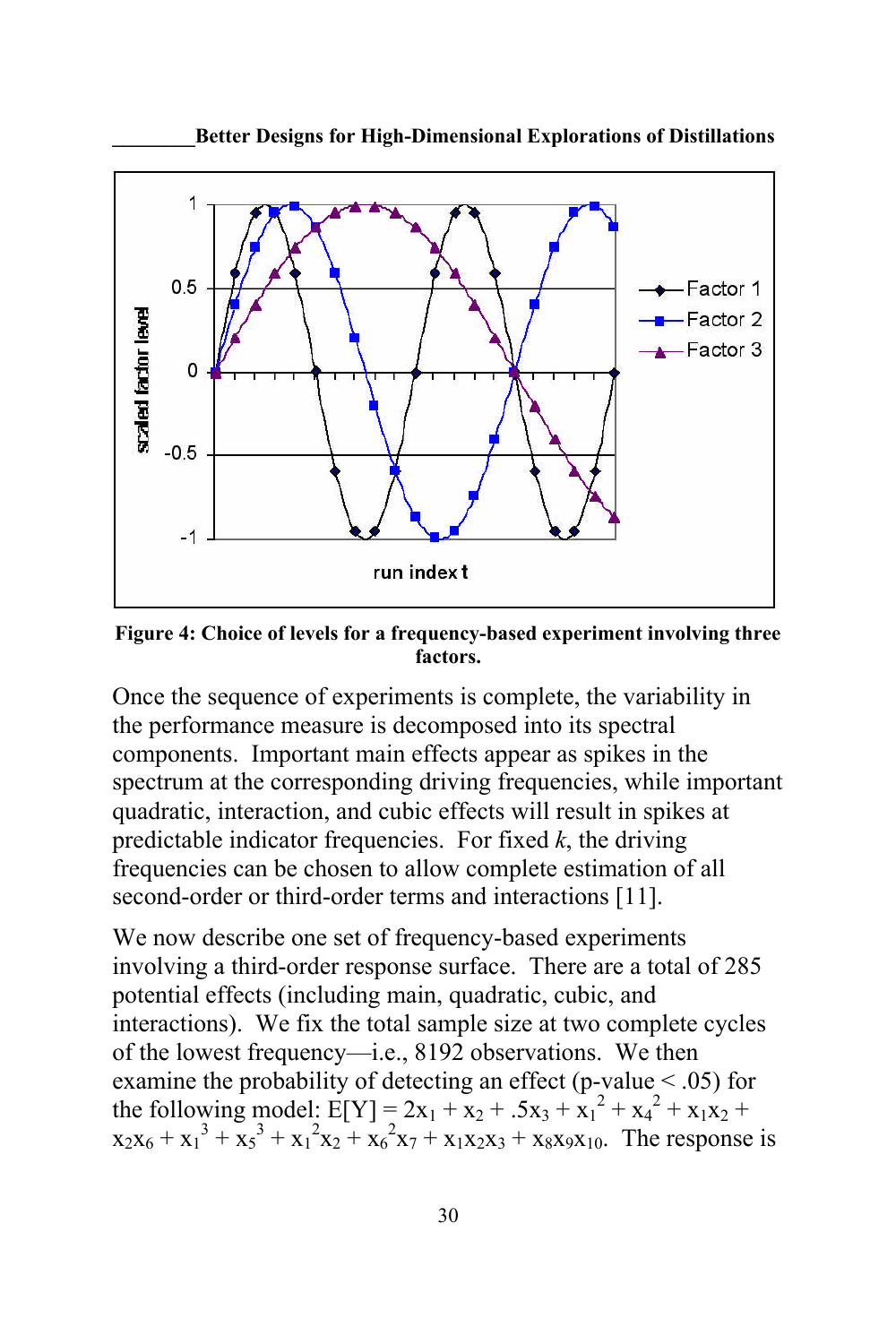then contaminated with additive noise with standard deviation ranging from 1.0 to 8.0. Results are provided in Figure 5. It is not surprising that we can detect all effects when the error standard deviation is comparable in magnitude to the factor effects since the number of data points is large. However, the method remains powerful even as the system becomes noisy. The cubic terms are the most difficult to detect under high noise and are likely to be identified as main effects rather than cubic effects. The dotted line for " $x_5$  (main)" illustrates this behavior.



**Figure 5: The probability that linear, quadratic, cubic and interaction effects are detected as a function of the error standard deviation.**

These frequency-based designs have some added advantages for exploring distillations. The runs are easily parallelizable (segmenting on the run index *t*), and the designs can be stored concisely in terms of the driving frequencies. The output spectrum provides lack-of-fit information if, for example, we have attempted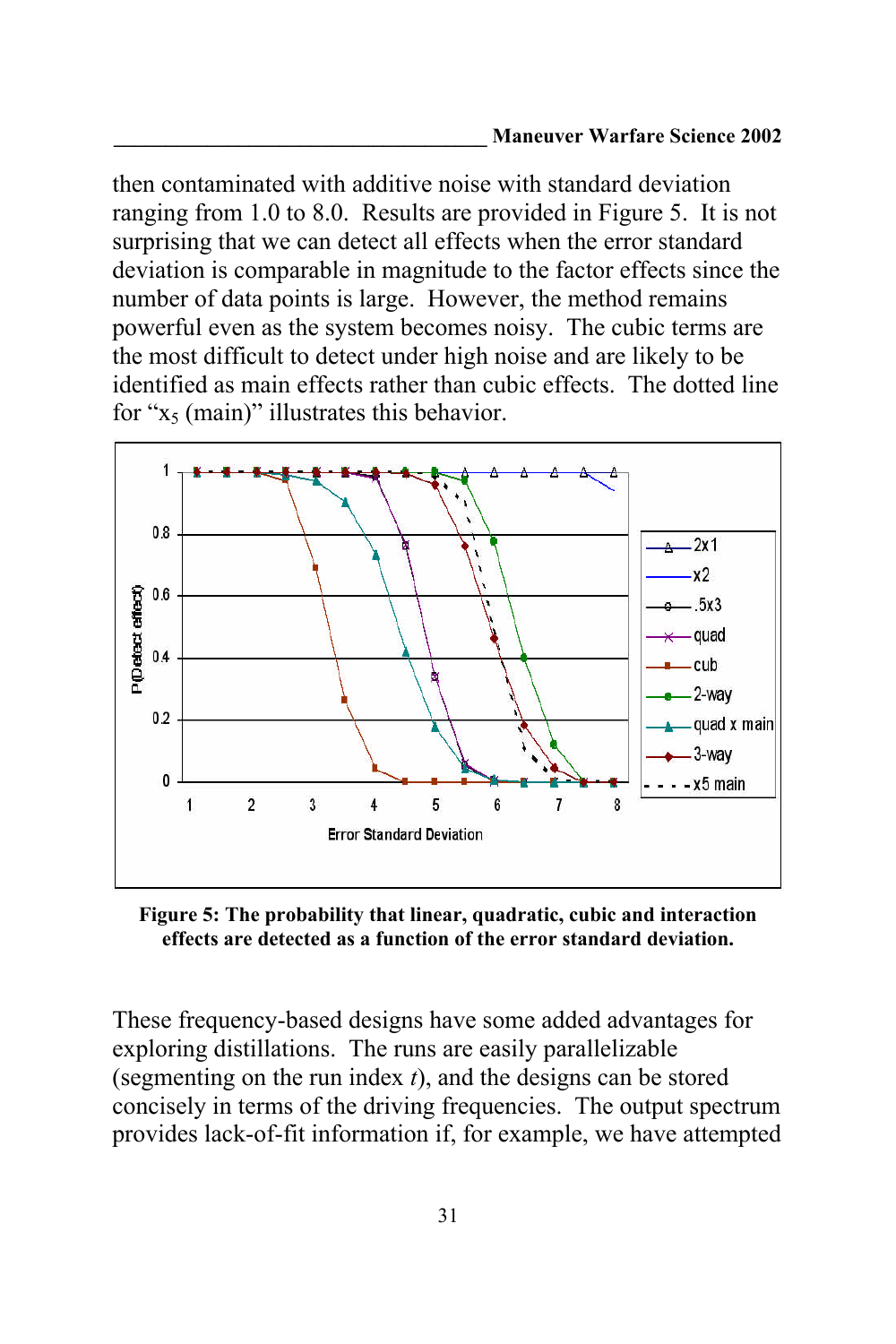to fit a third-order model, but strong fourth-order effects are also present. Finally, should we switch frequency assignments as part of an adaptive strategy, results can still be tested using regression rather than the (computationally efficient) Fast Fourier Transform. We continue to investigate the impact of running partial cycles of these designs, as well as their performance under alternative error structures.

These are but a few of the many experiments we have been running on known surfaces. Some general findings include the following:

- The appropriateness of the design depends critically on the shape of the model's surface and the feasible number of samples. There is no one-fits-all design.
- For relatively smooth surfaces, fractional factorial designs are an efficient means of looking at a dozen or so factors.
- For high-dimensional surfaces with sparse effects, group screening designs work well.
- When large samples are feasible (hundreds of thousands or millions), regular Latin Hypercubes work very well, particularly on highly non-linear surfaces.
- For high-dimensional searches of highly nonlinear surfaces when only a few hundred or a few thousand runs can be taken, special near-orthogonal LH designs work well.
- Frequency-based designs also work well on highly nonlinear surfaces when moderate or large samples are feasible, even in the presence of substantial error.
- The adaptive sequential framework is richer and more powerful than any single one-stage design. One-stage designs would correspond to categorizing all factors into two classes: those evaluated (typically at a common level of resolution) and those ignored.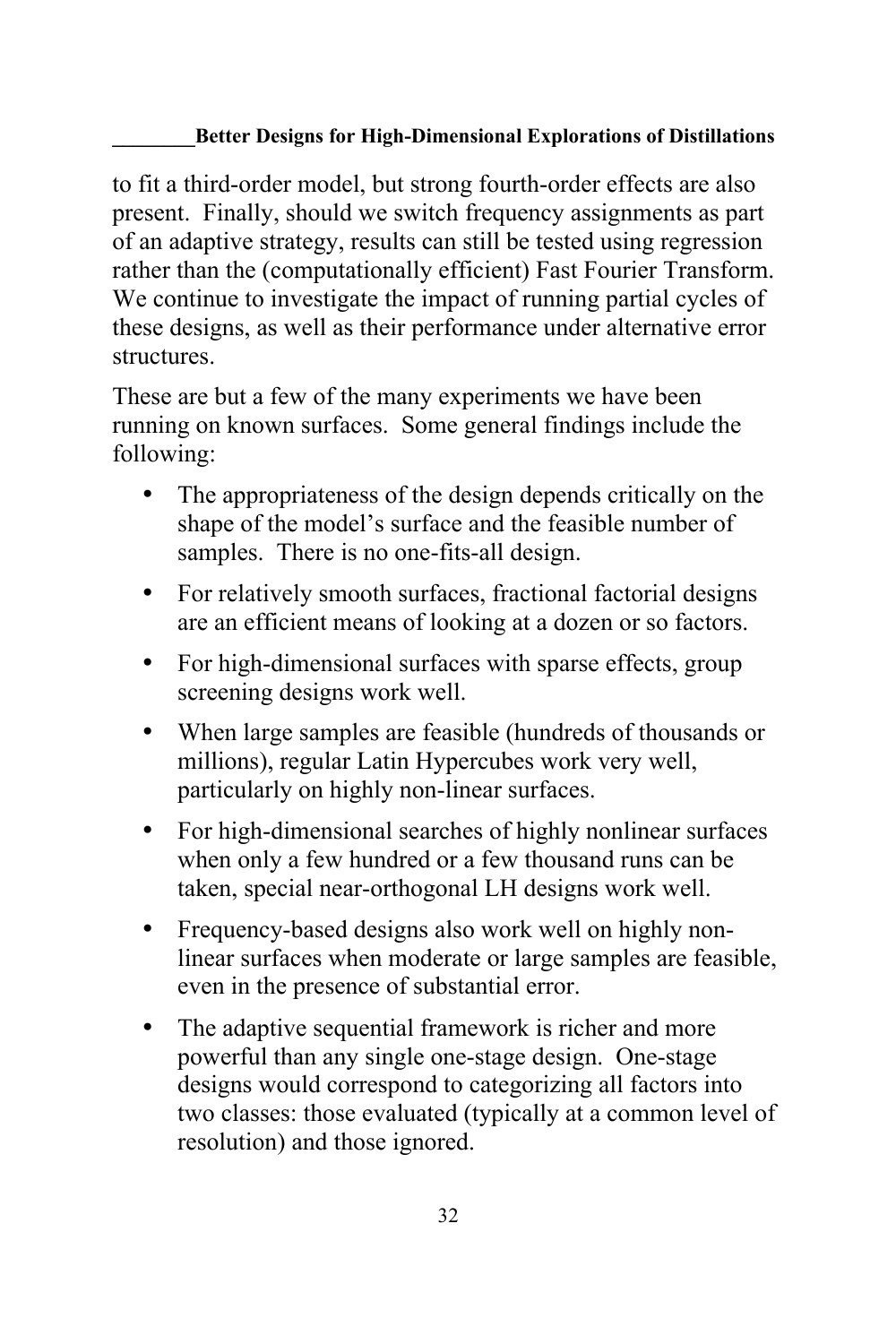# **Exploring Distillations**

This section provides an overview of explorations on distillations using some of the designs that play important roles in our framework. The first example uses and contrasts what can be found with full-factorial and fractional factorial designs in an exploration of intangibles in ISAAC. In the second example, literally billions of computational experiments—utilizing Latin Hypercube and fractional factorial designs—search for extreme non-linearity and ways to mitigate the resultant non-monotonicity in the Dewar model.

## *Intangibles in ISAAC*

*The moral is to the physical as three is to one—Napoleon*

The essence of war is a clash between human wills [12]. Marine Corps warfighting doctrine encompasses the notion that uncertainty and intangibles will always be present on the battlefield. Unfortunately, quantifying how bravery and other human dimensions affect combat outcomes has proven difficult. However, since uncontrollable human dimensions will always be present, we must be able to function effectively with them [13]. The Marine Corps, through Project Albert, is studying the human dimension of land warfare with distillations, such as the prototype agent-based combat simulation ISAAC [14]. ISAAC is designed to allow the user to explore the evolving patterns of unit behavior that result from the collective interactions of individual agents.

In ISAAC, there are commander and subordinate agents, each of which makes decisions on where to move and who to engage. Commander agents also issue orders to their subordinates. Agents are given personalities that affect their propensities to hear orders, listen to orders, and move towards and away from enemy agents, friendly agents, and a goal. There are also variables that define the agents' capabilities, such as their ability to see the battlefield,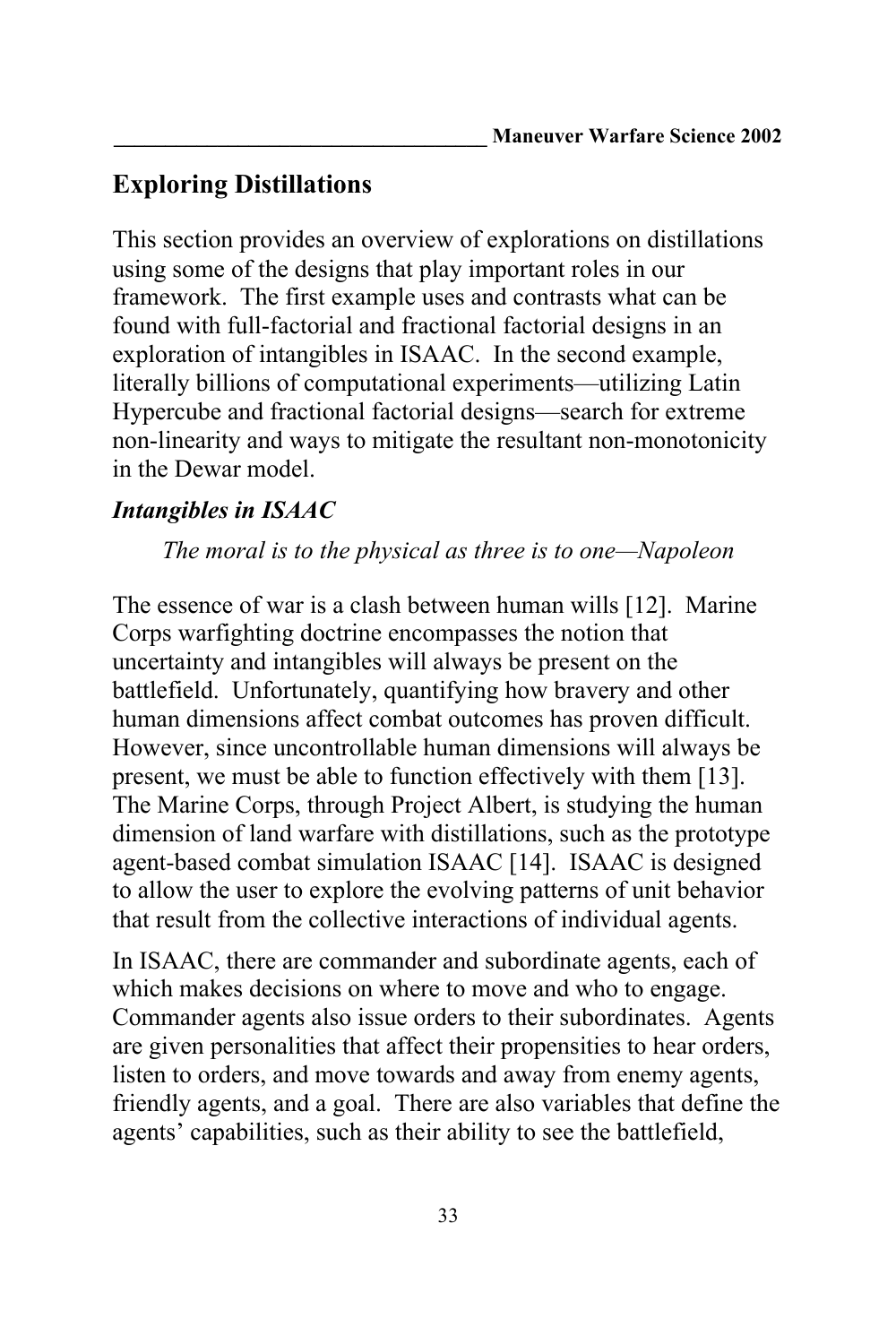move, and attrite enemy agents. In total, there are scores of factors that can be varied in ISAAC.

To explore how changing the personalities of leaders and subordinates in ISAAC affects the Blue agents' ability to reach a goal, an urban (see Figure 6) and a desert scenario were developed. The desert scenario is similar in all aspects, except that the terrain has been removed to simulate a terrain-less environment.



**Figure 6: Urban scenario in ISAAC. Three squads of 13 Blue agents, each with a local commander, are up against 200 loosely organized Red forces. The Blue forces are maneuvering through the urban environment to reach their goal (upper right-hand corner).**

In these scenarios, the Red forces are greater in number, less technologically capable, and have a loosely organized command and control structure. The Red forces use aggressive personalities that are held constant throughout all of the runs. The Blue forces are smaller in number, technologically more advanced, and have a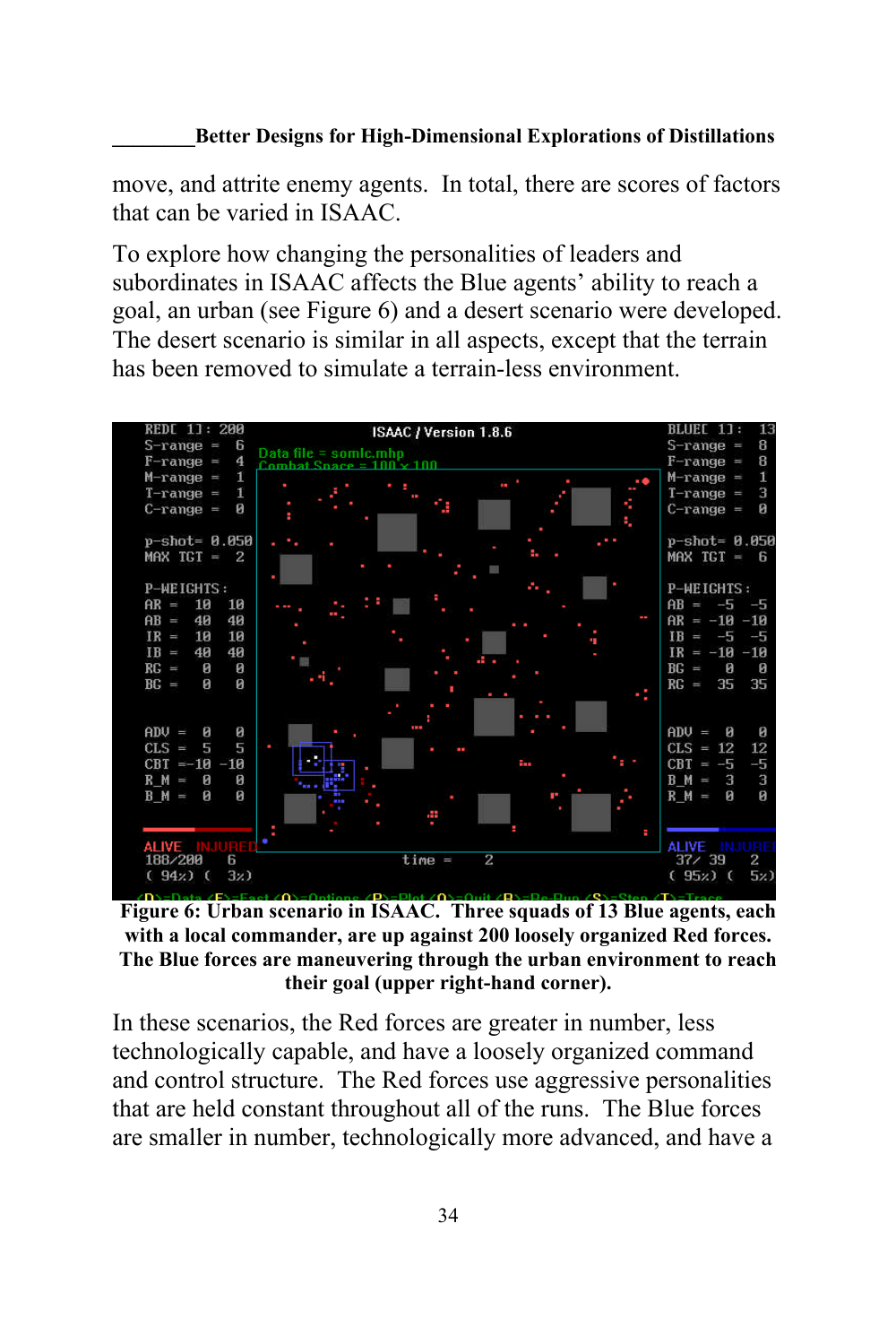structured command and control system. The Blue forces are divided into three squads, each with a local commander (LC).

A series of full-factorial experiments were run at the Maui High Performance Computing Center (MHPPC). Due to input constraints that existed at that time, only full factorial designs of up to five factors could be run. For our runs, we looked at five factors, each at five levels. With a hundred replications, this requires  $5^{5}*100 = 312,500$  runs. The parameter sets we looked at included: the Blue LC's personality weights; the Blue subordinate's personality weights; and a mixed parameter set that consisted of a combination of interesting personality weights and sensor range parameters.

Our analysis focused on determining which ISAAC parameters significantly influence the number of Blue agents killed and the time it takes for Blue to complete the mission. Of the factors that were examined in ISAAC, the ones with the biggest effects on the outcome, in both scenarios, are the LC's propensities to move toward alive Blues, away from alive Reds, and toward the Red goal. Losses are reduced for an LC that: (1) has a strong propensity to mass his forces while maneuvering away from the enemy, and (2) assigns a relative degree of importance to the mission of reaching the objective without letting this objective dominate his actions. This type of movement propensity relates directly to the concept of maneuver warfare.

An interesting interaction was uncovered in the exploration of ISAAC. Friction—that intangible element that is always present in stressful combat environments—influences the battlefield in both scenarios. Keeping in mind that the battle involves abstractions of reality (e.g., the LCs are just dots), ISAAC models friction by inhibiting the subordinates' ability to listen to their LC. In our ISAAC scenarios, higher friction levels are positively correlated with Blue losses. However, friction's effect on losses is mitigated by (i.e., interacts with) a strong bond between an LC and his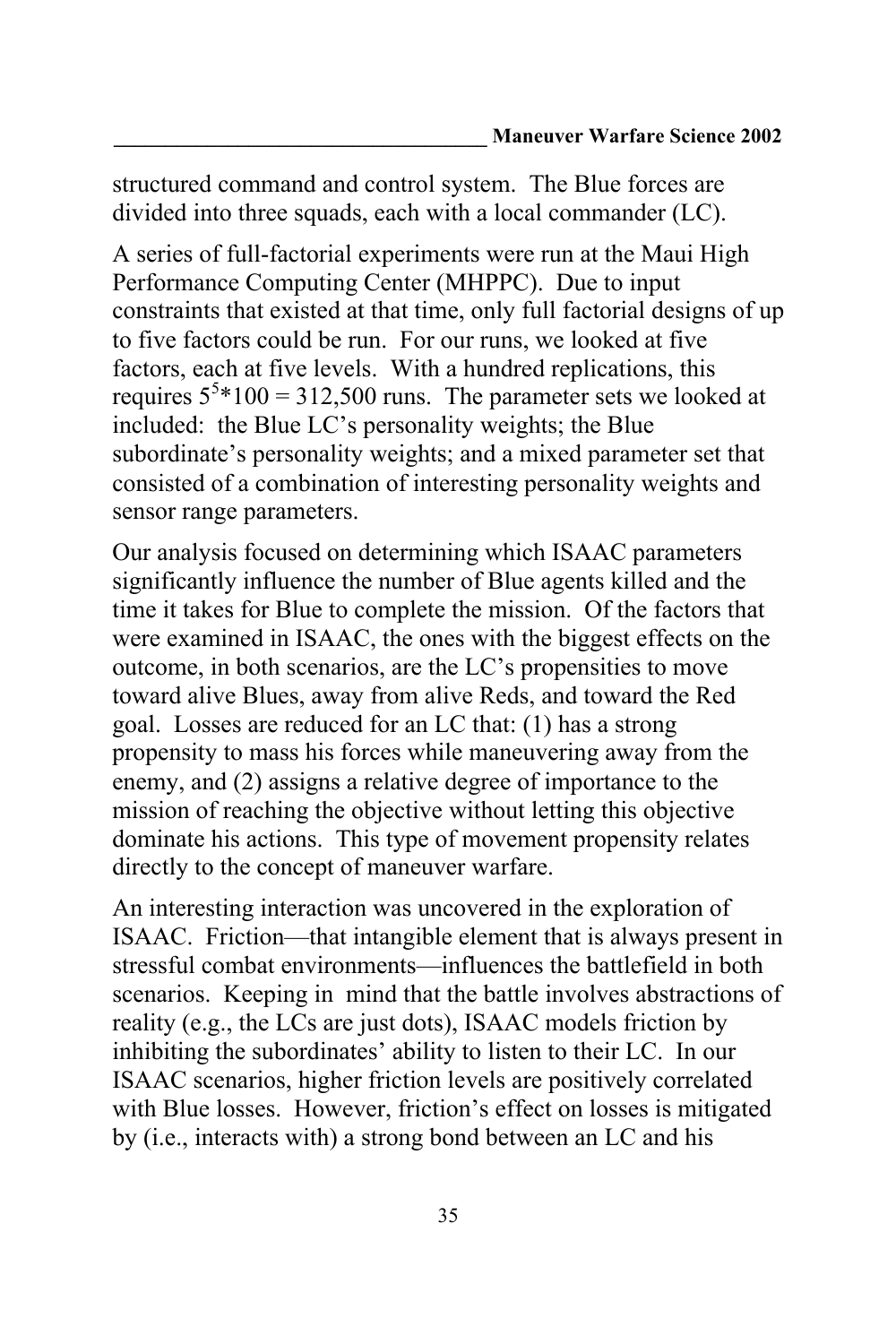subordinates. Bond is the degree of importance a subordinate places on staying close to his LC. Thus, even if the subordinate agents cannot hear, comprehend, or otherwise act on the commander's orders, their losses are reduced if they stay with him.

All of these potential insights must be qualified as being internal to ISAAC. Are they real? We cannot tell without additional data involving real people, perhaps under real combat conditions. Nonetheless, there are some interesting insights gleaned regarding the effectiveness of potential designs. A close look at the Analysis of Variance (ANOVA) tables in [15] reveals that most of the variation in the cases examined result from linear and first-order interactions. By using a three-level one-third fractional factorial design, we can identify all of the same effects and interactions with only  $8100 (3^{5-1}$ \*100) runs. Moreover, about 90 percent of the variation was in the linear terms; thus, most of the same conclusions could have been reached with a two-level fractional factorial design, needing only 1600 ( $2^{5-1}*100$ ) runs. Another way to look at this is that when these designs are available at MHPCC, we will be able to simultaneously vary many more factors. For example, a one-eighth fractional factorial design on 14 variables, each taking two levels, with a hundred replications, requires 204,800 runs. More detail on these ISAAC explorations can be found in [15].

### *Non-linearity in the Dewar Model*

*For want of a nail . . . the battle was lost*

Extreme non-linearity—even chaos—may be a characteristic of combat. Indeed, it has been shown to be a characteristic of combat models (see [16] and [17]). A combat model that exhibits chaotic behavior in an appropriate way seems, on an intuitive level, to be more realistic than a model that does not. Dewar et al. [18] studied the behavior of a relatively simple deterministic combat model that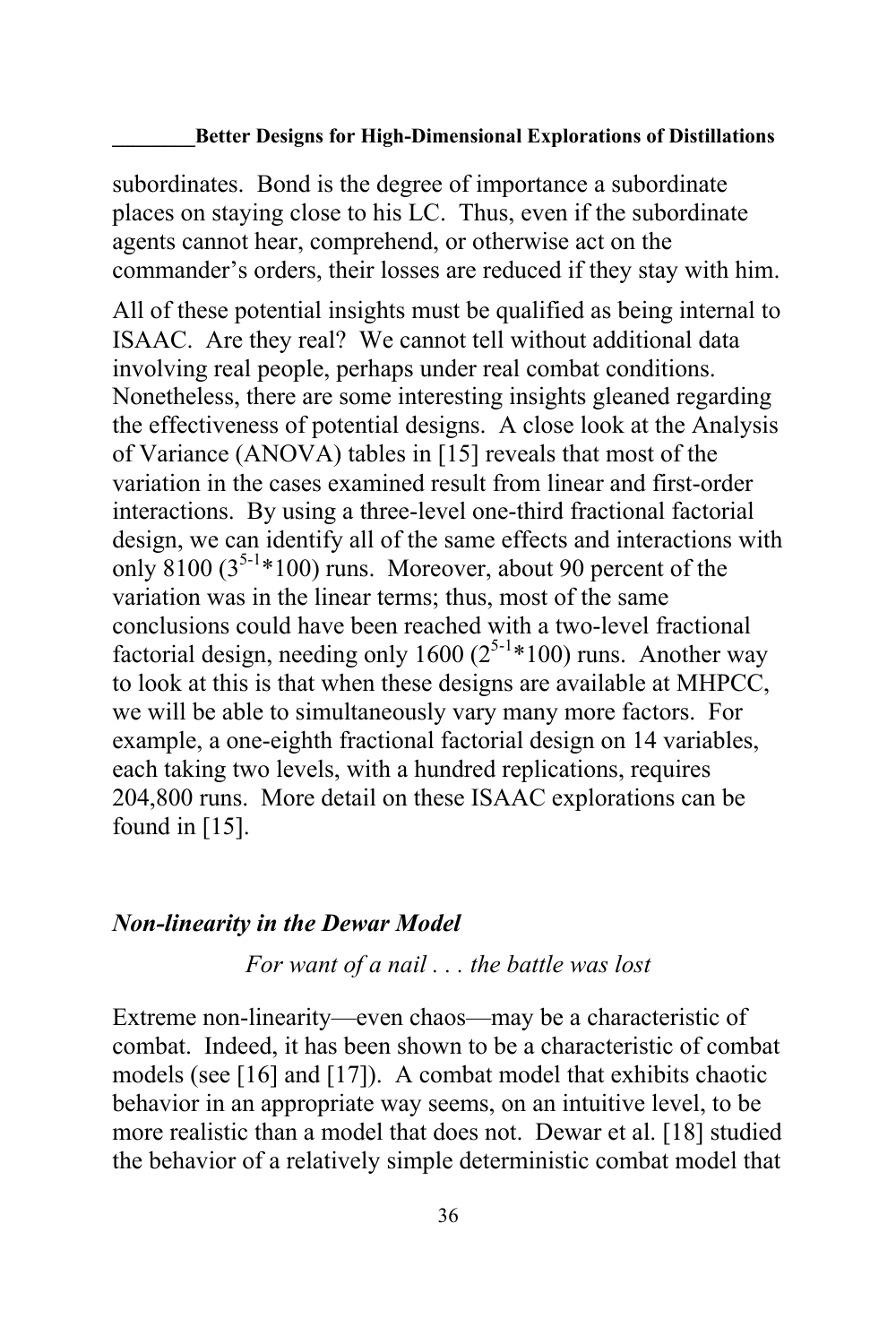can be thought of as a distillation of some of the aggregate-level combat models currently in use. They found that chaos in the model generated non-monotonic behavior. Non-monotonicity is defined as capability added to one side resulting in worse outcomes for that side. Of course, this can be troubling for modelers because non-monotonic behavior might make a decision-maker question a model's validity. Furthermore, it is an inescapable fact that, no matter how careful our measurements, the data used in our analyses are subject to errors. In chaotic systems, even if the magnitude of these errors is extremely small, the uncertainty associated with them creates uncertainty about our knowledge of the system in the future.

We now briefly summarize the findings in [19] of highdimensional explorations of the relatively simple Dewar model. In particular, we address two questions: (1) how widespread is nonmonotonicity in the model? and (2) can the response surface in non-monotonic regions be made more amenable to interpretation by decision-makers without destroying the chaos that may be inherent to both real combat and the model?

## **Searching for Non-monotonicity**

The original Dewar model is a deterministic time-step simulation of a homogeneous Lanchester square law battle. In addition to the attrition rate coefficients, the model has parameters for initial force sizes, reserves, reinforcement levels, reinforcement delays, and decision thresholds. At each time step, depending on the engaged force ratio and force levels, each side makes decisions on whether to withdraw or call in reinforcements. There is a natural symmetry in the parameters: for each Blue parameter there is a corresponding Red parameter. The previous research focused on the initial forces subspace (i.e., the two-dimensional space defined by initial Blue force level and initial Red force level) and the binary outcome measure 'who wins.' Figure 7 shows the non-monotonic output of this subspace in the Dewar model. In this two-dimensional graph,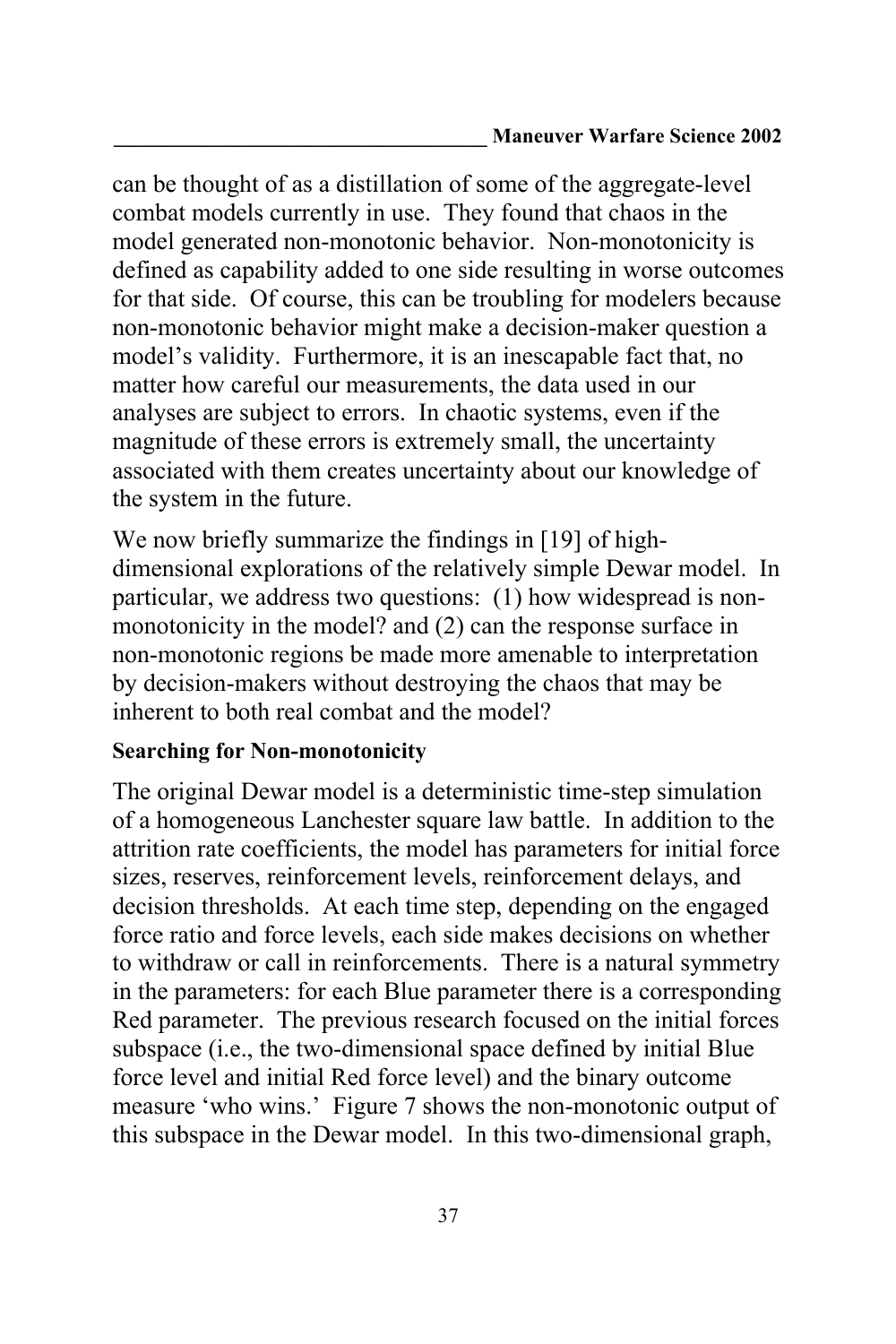initial Red force levels vary from 10 to 3500 in increments of 10. Initial Blue force levels vary from 10 to 2000, also in increments of 10. Thus, the model was run 69,451 times to generate this surface. The black region represents those initial force levels that result in a Red win. Consider the following scenario. Fix the initial Blue force level at 450, and vary Red from 700 to 1800. The response trend goes from Blue wins to Red wins, and back and forth many times. This non-monotonic trend seems to make it impossible for a decision-maker to decide whether or not adding more Red forces is a good idea.



#### **Original Dewar Model Response Surface**

**Figure 7: The response surface of the original Dewar model contains a region of extreme non-monotonicity.**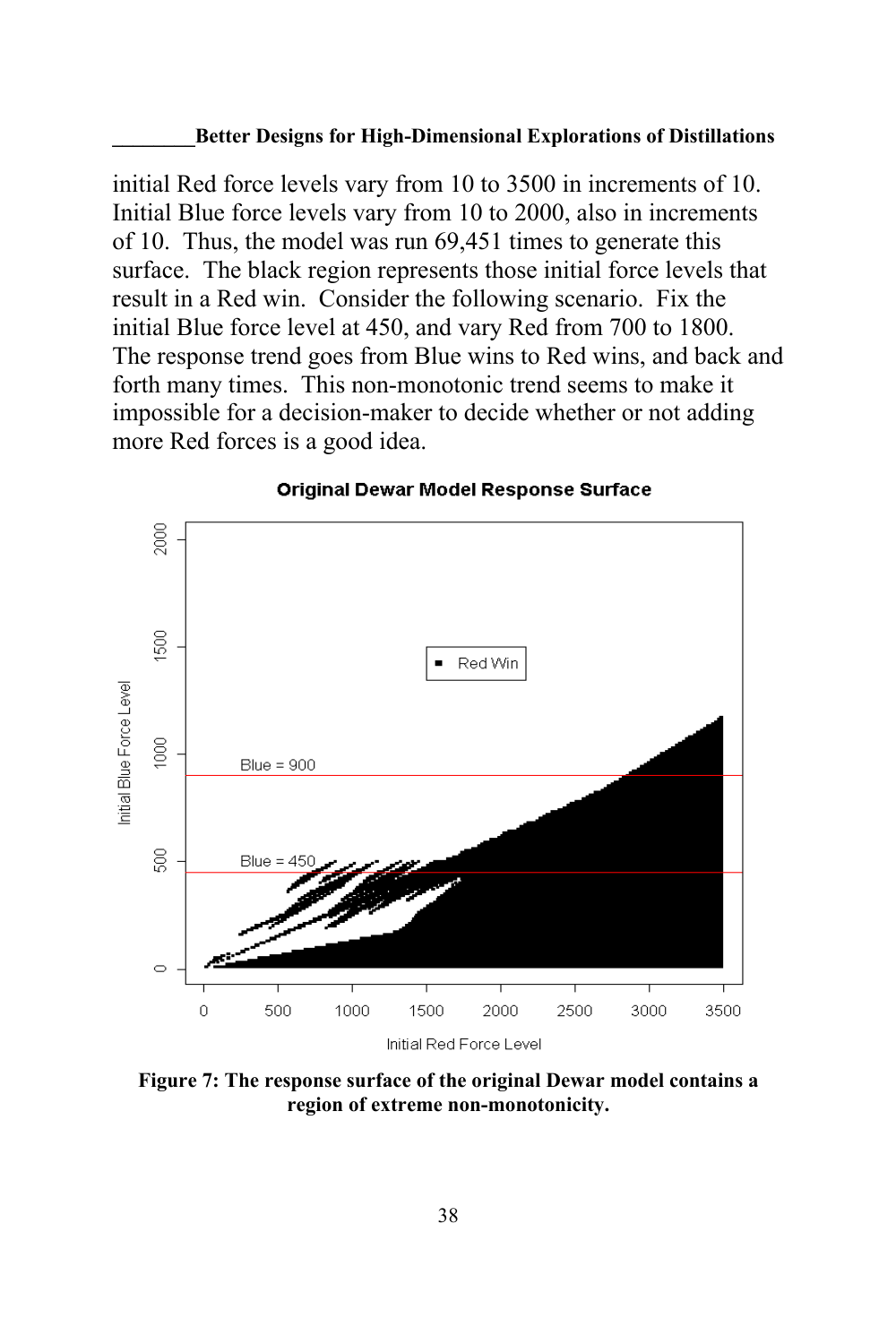Of the many investigations of chaos and non-monotonicity in this model, only one or two of the model's 18 dimensions had been examined prior to [19]. Thus, the question must be asked: are these findings rare anomalies that occur only in the small portions of the model that have been examined, or do they generalize to other measures and dimensions?

The combinatorial possibilities of main effects and interactions among the 18 dimensions are too great to examine en masse. The Dewar model contains 153 pairs of variables. We choose to search the subspaces associated with the nine natural pairs of variables, with a natural pairing consisting of the same parameter for Red and Blue. For each of these pairs, we want to see if the surface is monotonic over a range of settings for the other 16 parameters. To do this, we use Latin Hypercube designs on the remaining 16 parameters. The LH designs each use 16 input combinations.

For each of the nine natural two-dimensional subspaces, 16 surfaces are generated and assessed for non-monotonicity. In total,  $9*16*69,451 = 10,000,944$  battles are simulated to generate 144 surfaces. In designing the sample, we adhere to the original Dewar model's basic structure of a smaller, more efficient force opposing a larger, less effective force; or, if you prefer, a smaller Blue defensive force opposing a larger Red attacking force. To preserve the original model's tension between opposing forces, we restrict the domain of the remaining variables to fairly thin hyperplanes, centered at the nominal values that generated Figure 7.

So, are the previously found results rare anomalies, or do they generalize? It turns out that non-monotonicity, with respect to the measure 'who wins,' is prevalent in the model, with nonmonotonicity for 'who wins' being found in seven of the nine two-dimensional subspaces explored. In fact, five of the nine subspaces exhibit pervasive non-monotonicity, with it showing up in more than 80 percent of the surfaces checked. In total, 54 percent of the surfaces generated contain non-monotonic regions.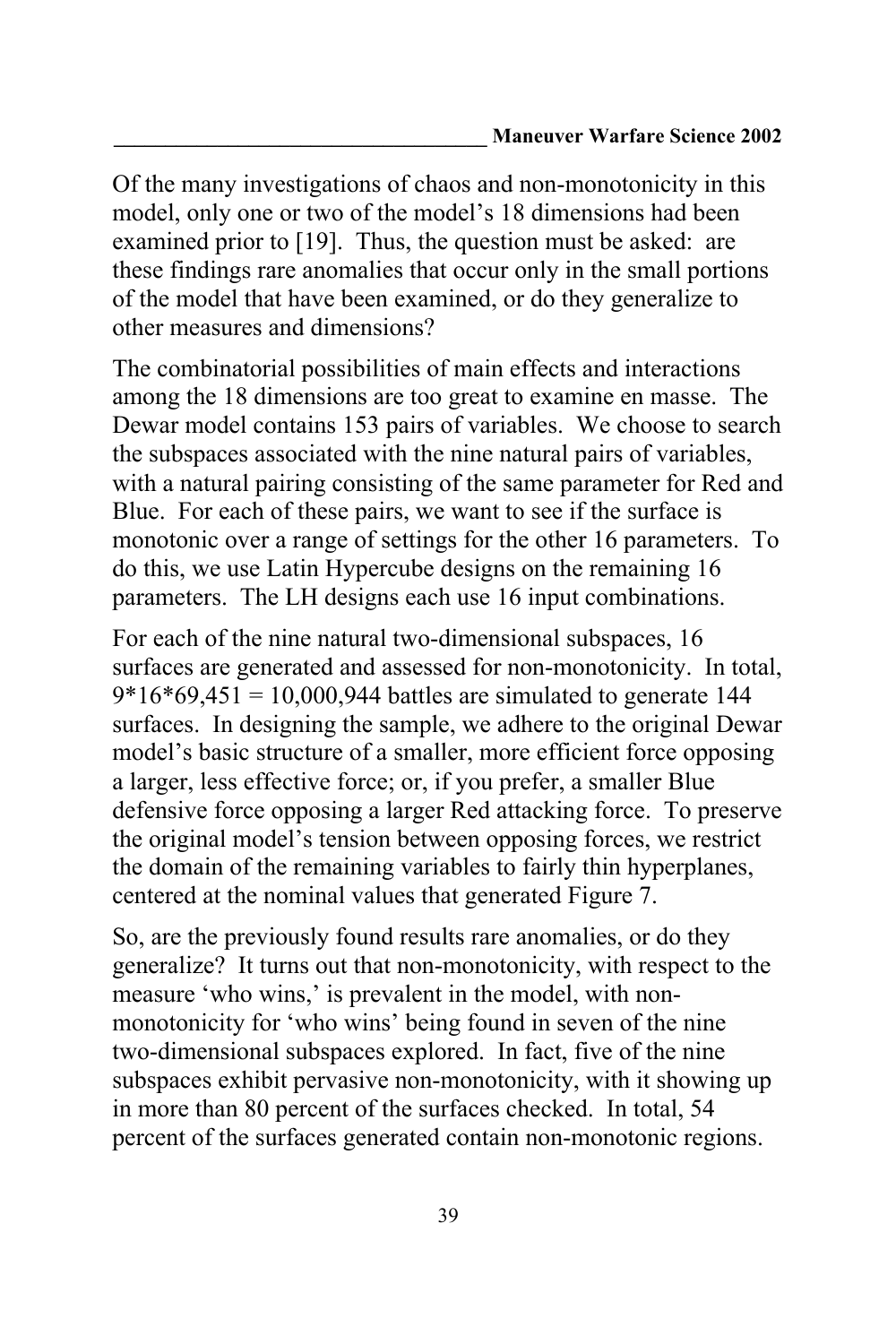

**\_\_\_\_\_\_\_\_Better Designs for High-Dimensional Explorations of Distillations**

**Figure 8: Four of the many two-dimensional subspaces exhibiting nonmonotonic behavior.**

Figure 8 shows some striking examples of the newly discovered widespread non-monotonicity in the model. The two graphs in the top row show examples of non-monotonicity with respect to the MOE 'length of battle.' The two bottom graphs in Figure 8 exhibit non-monotonicity with respect to the MOE 'who wins' in the force ratio reinforcement and reinforcement block size subspaces.

### **Mitigating Non-monotonicity**

The fact that so many subspaces contain non-monotonic behavior is cause for concern. The Dewar model contains some of the same basic processes that many of the larger models use, such as decision thresholds and attrition processes. If the interaction of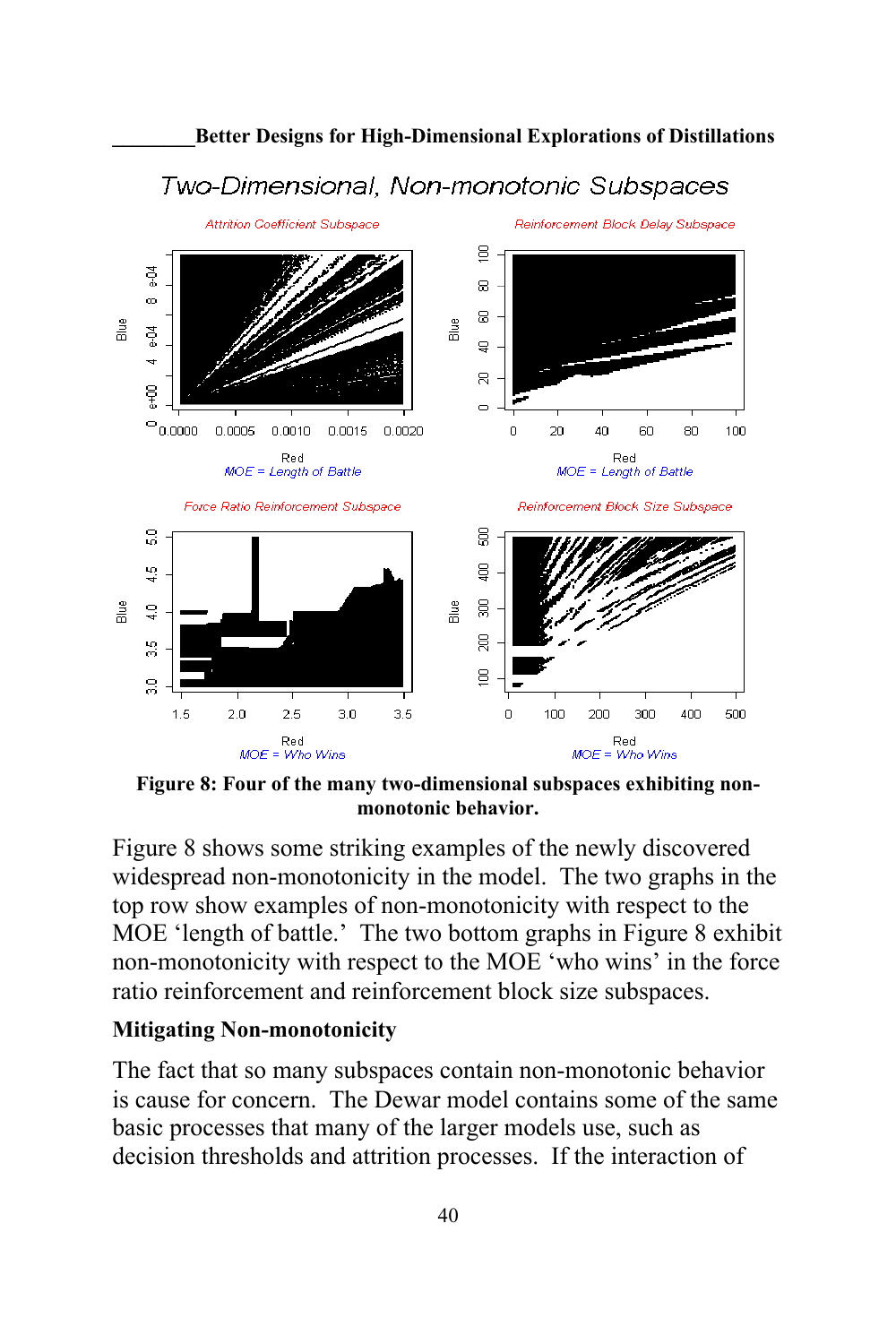these processes in the Dewar model generates such widespread non-monotonic behavior, then the larger, more complex models may also be affected by similar non-monotonicities. What can be done to generate interpretable responses? It has been suggested that stochastic modeling can be a useful way to deal with nonmonotonic behavior in both the simple Dewar model and other, more complex models (e.g., see [16]).

To examine how making parameters stochastic affects nonmonotonicity in the Dewar model, we ran a fractional factorial experiment to determine the effect of stochastic modeling on the trends of the response surface. The experiment varies nine factors consisting of the nine types of parameters in the model. Each factor has two levels, deterministic and stochastic. To efficiently search all nine factors simultaneously, a  $2^{9-3}$ , resolution V, fractional factorial design is used. This requires 64 different input settings. Each surface consists of 69,451 points; at each point, 1000 replications are used to obtain a precise estimate of the probability that Red wins. In total, this exploration simulates almost 4.5 billion battles.

Can stochastic modeling provide interpretable results without destroying the underlying chaos? Yes, if done carefully. Stochastic perturbation usually dramatically reduces the nonmonotonic behavior of the response surface, but can, by some measures, exacerbate it. The attrition coefficients are the model parameters, over the values investigated, that have the greatest effect on the reduction in non-monotonic behavior. Figure 9 shows the same surface as Figure 7, with all of the parameters stochastic. Unlike the previous graph, Figure 9 appeals to our intuition the outcome remains uncertain until one side or the other quits the field of battle. See [19] for more details on these explorations.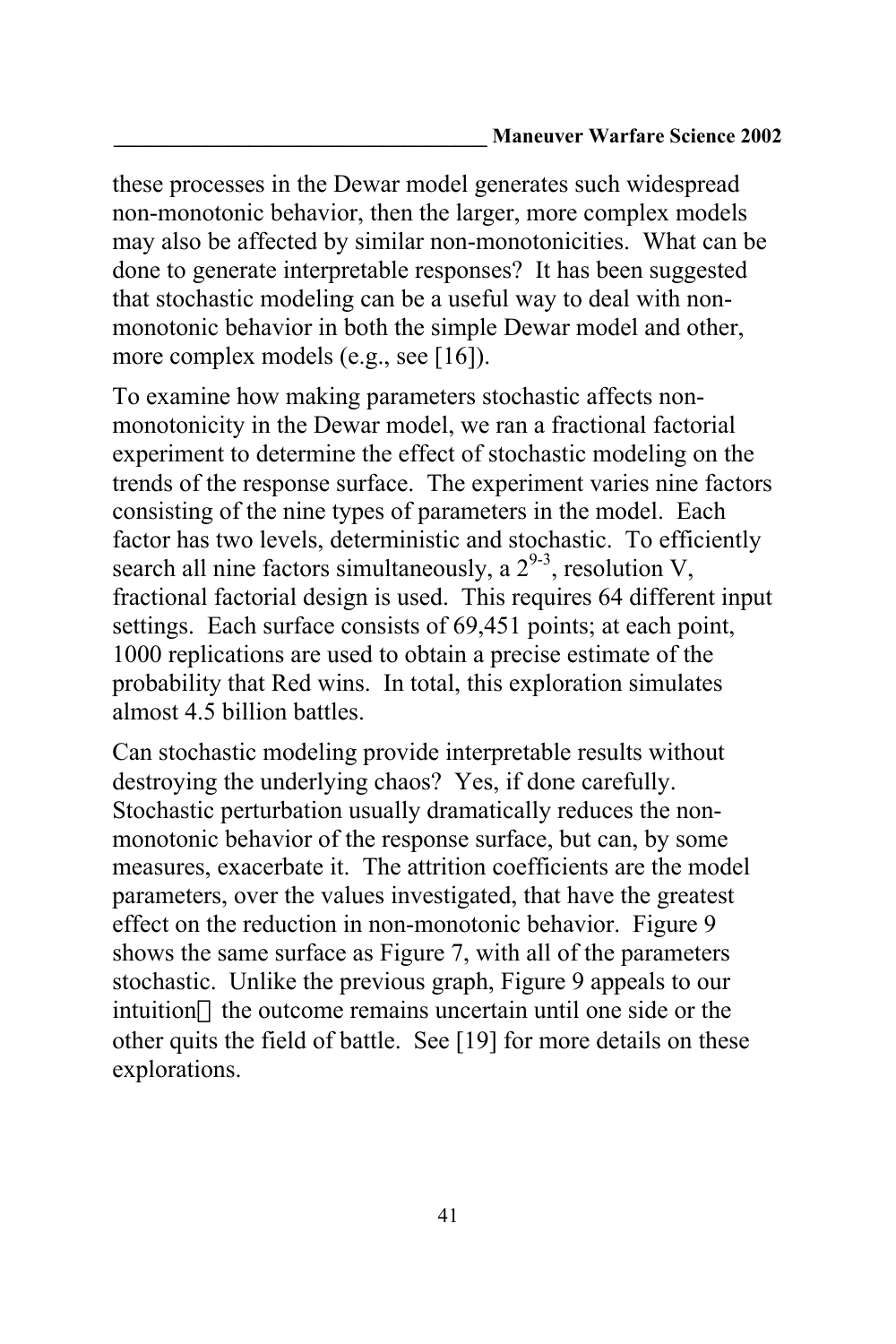



**Figure 9: When all parameters are stochastic, the response surface represents the probability of a Red win. In this graph, the regions where Red or Blue wins are clearly delineated, and the surface appeals to our intuition.**

## **Conclusions**

*Operations Research is a scientific method of providing executive departments with a quantitative basis for [decisionmaking]—Morse and Kimball [20]*

Military decision-makers frequently must make decisions about complex issues that involve billions of dollars and put many lives at risk. Our job, as analysts, is to assist them in making the best possible decision despite a plethora of uncertainties. Towards that end, we are building a framework that allows analysts to explore models in ways that have previously not been feasible. In particular, we will be able to see the effects of simultaneously exploring a large number of factors. Our initial results look promising, and the long-run success of this effort will be easy to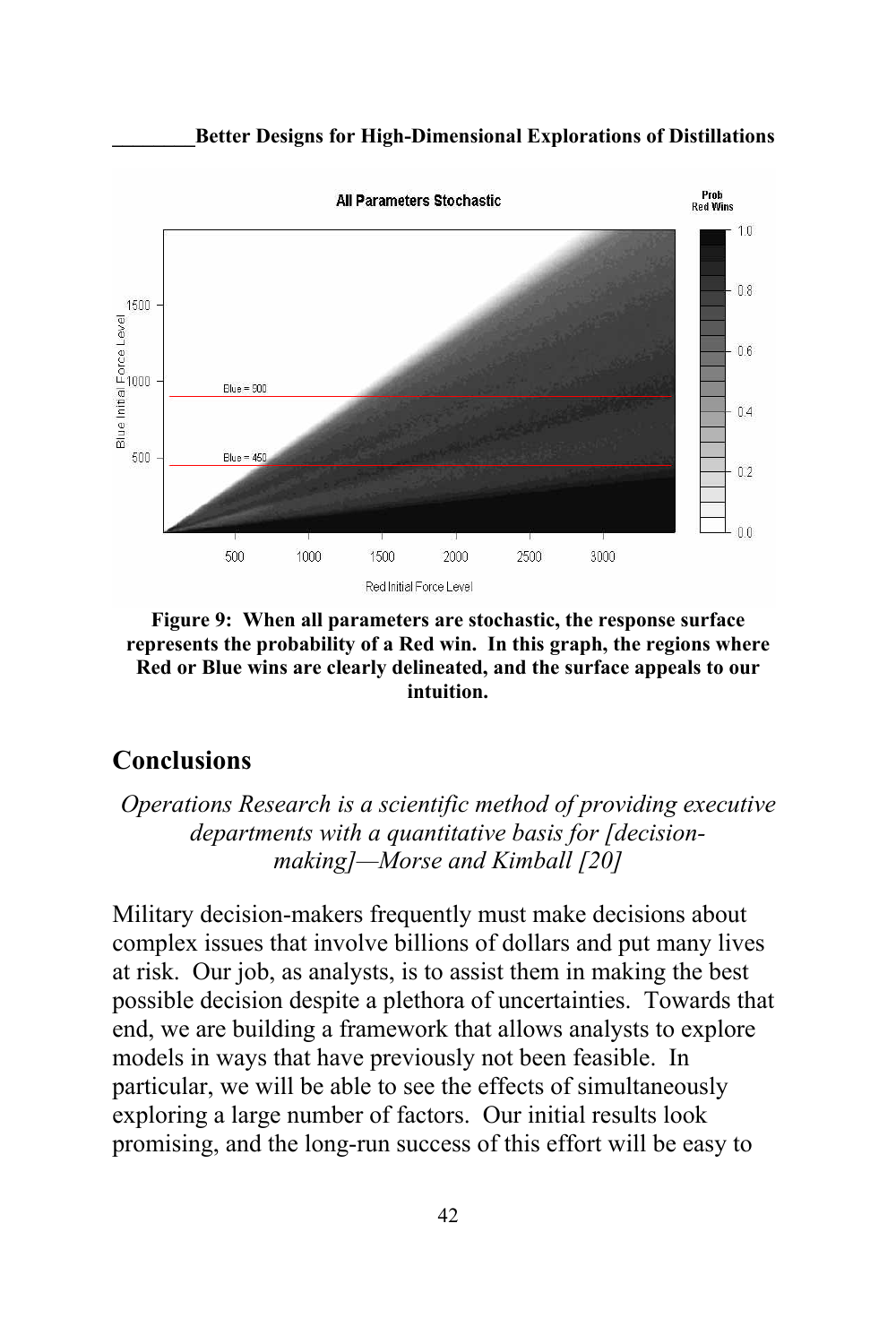judge. Our success will be measured by whether or not analysts and decision-makers find this framework a useful tool for exploring distillations—and underpinning decisions.

## **References**

- [1] Brandstein, Alfred, "Operational Synthesis: Applying Science to Military Science," *PHALANX*, Vol. 32, No. 4, December 1999.
- [2] Box, George, "Robustness in the Strategy of Scientific Model Building," in *Robustness in Statistics*, Editors Launer and Wilkinson, Academic, 1979.
- [3] Sacks, Jerome, William Welch, Toby Mitchell, and Henry Wynn, "Design and Analysis of Computer Experiments," in *Statistical Science*, Vol. 4, No. 4, November 1989.
- [4] *Webster's Third New International Dictionary*, Unabridged, Merriam-Webster, 1993.
- [5] Welch, Jasper, quoted in "Overview," *Military Modeling for Decision Making*, 3rd Edition, Edited by Wayne Hughes, Military Operations Research Society, 1997.
- [6] Hughes, Wayne "Overview," in *Military Modeling for Decision Making*, Edited by Wayne Hughes, 3rd Edition, Military Operations Research Society, 1997.
- [7] Hamming, Richard, *Numerical Methods for Scientists and Engineers*, McGraw-Hill, 1962.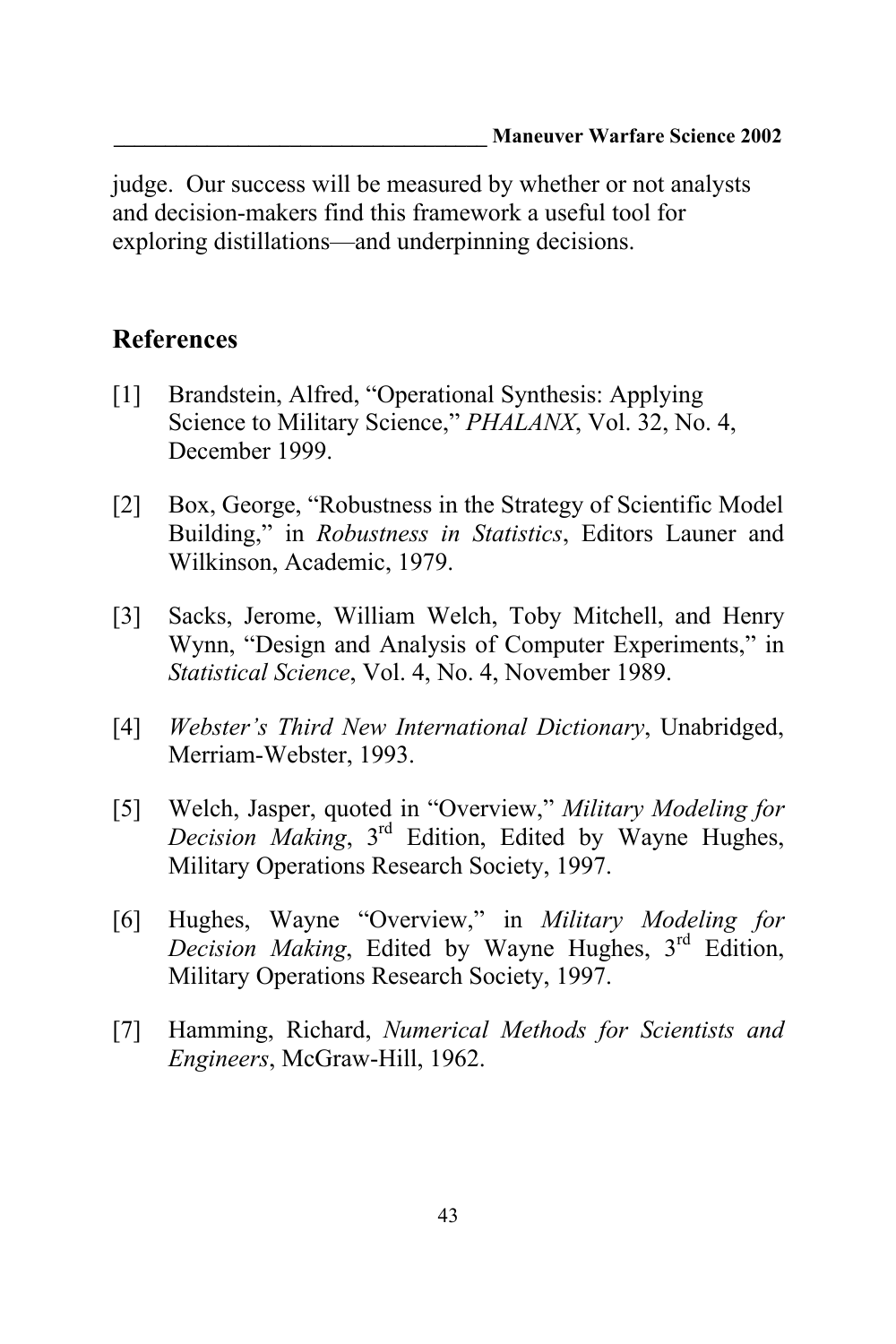- [8] Welch, Jasper, quoted in Hoeber, F., *Military Applications of Modeling: Selected Case Studies*, Military Operations Research, 1981.
- [9] Meyer, Theodore and Sarah Johnson, "Visualization for Data Farming: A Survey of Methods," in Maneuver Warfare Science 2001, Edited by Dr. Gary Horne and Ms. Mary Leonardi, Marine Corps Combat Development Command, Quantico, Virginia, 2001.
- [10] McKay, M.D., R.J. Beckman, and W.J. Conover, "A Comparison of Three Methods for Selecting Values of Input Variables in the Analysis of Output from a Computer Code," *Technometrics*, Vol. 21, No. 2, May 1979.
- [11] Jacobson, Sheldon, Arnold Buss, and Lee Schruben, "Driving Frequency Selection for Frequency Domain Simulation Experiments," *Operations Research*, **39**(6), 1991.
- [12] Marine Corps Doctrinal Publication 1 (MCDP), Warfighting, Quantico, Virginia, Marine Corps Combat Development Command, 1997.
- [13] Marine Corps Doctrinal Publication 6 (MCDP), Command and Control, Quantico, Virginia, Marine Corps Combat Development Command, 1996.
- [14] Ilachinski, Andrew "Irreducible Semi-Autonomous Adaptive Combat (ISAAC): An Artificial-Life Approach to Land Combat, *Journal of the Military Operations Research*, Vol. 5, Number 3, 2000.
- [15] Brown, Lloyd, "Agent Based Simulation as an Exploratory Tool in the Study of the Human Dimension of Combat," Master's Thesis, Naval Postgraduate School, Monterey, California, 2000.